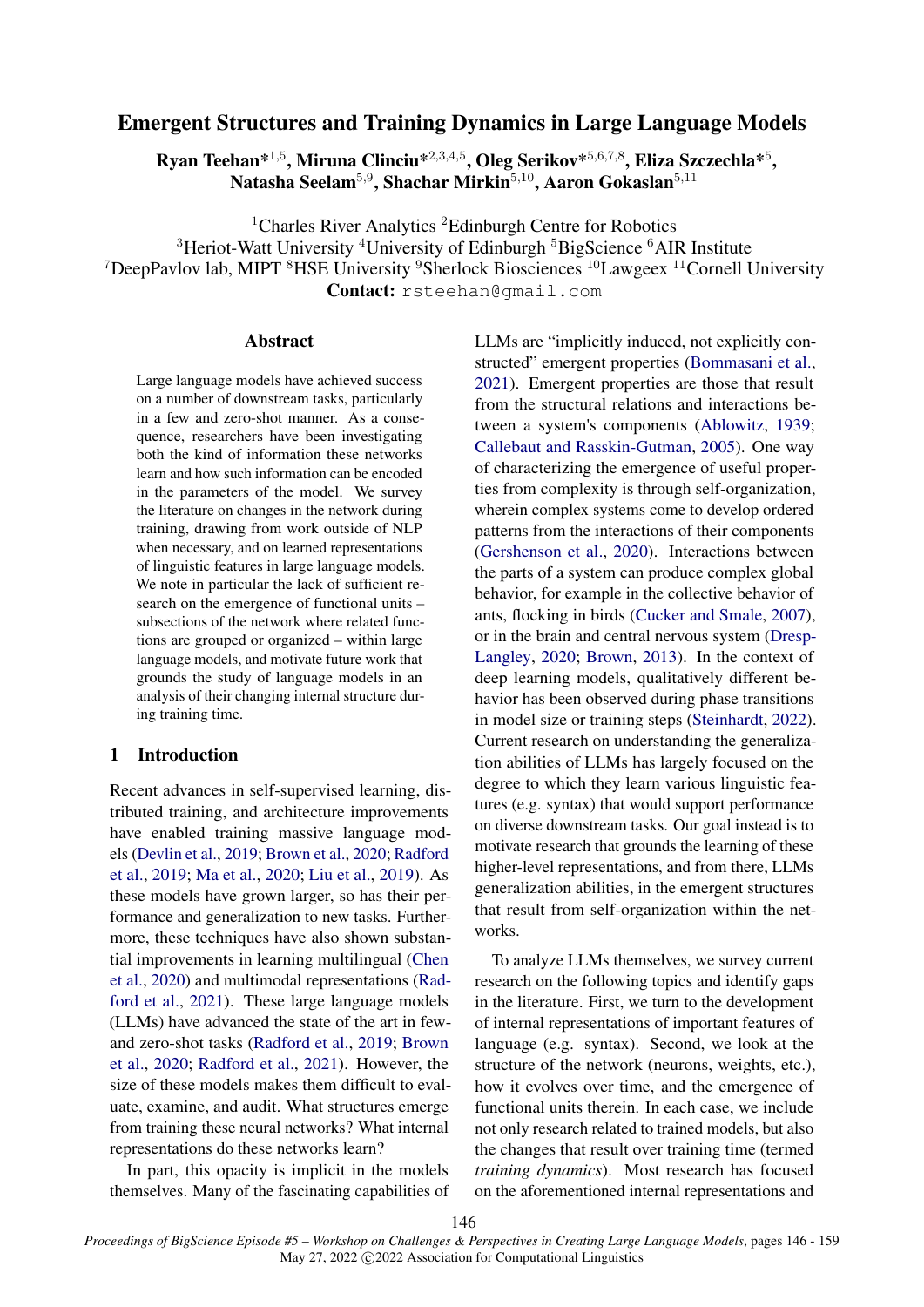their connection to the downstream performance and generalization ability of LLMs, with only limited work on how the network structure changes over time and that change's connection to those representations. We aim to motivate research that not only applies work on the emergent structures within networks from outside of NLP to LLMs, but also develops a language-specific account of useful functional units that emerge in LLMs. Moreover, we identify methods for studying emergence and self-organization in complex systems with potential applications to analyzing LLM training dynamics and behavior. We conclude with a survey of explainability methods that allow researchers to connect structure with function.

### <span id="page-1-0"></span>2 Internal Representations

Linguistic Structure Representations A significant current area of research is dedicated to interpreting language models from a linguistic point of view. The motivation is to know to what extent models "understand" language, and more specifically, to what extent their generalizations over language agree with the generalizations about language described by linguistics. Following the hierarchy of language levels (morphology, syntax, discourse) [\(Dalrymple,](#page-9-4) [2001\)](#page-9-4), experiments in probing studies typically address models' proficiency on a certain level of language. This line of research typically comes down to analyzing how *linguistic structures* are represented in a model's knowledge. Such structures represent syntagmatic/paradigmatic mechanisms of language (how language units combine and alternate, respectively). It is believed [\(McCoy et al.,](#page-11-3) [2020\)](#page-11-3) that rediscovering these structures would help models get closer to humans performance on a variety of tasks.

Probing Methods to Test for Linguistic Structure Probing tasks measure the linguistic awareness of a model's components, such as layers [\(Ten](#page-12-2)[ney et al.,](#page-12-2) [2019\)](#page-12-2) or groups of neurons [\(Durrani](#page-10-2) [et al.,](#page-10-2) [2020\)](#page-10-2), by training an auxiliary model, the *probe*, on annotated data. Datasets providing such linguistically annotated data are called *probing datasets*, and cover a wide variety of properties (parts of speech, parse trees, etc.). A high performance of a probe model on a linguistic task implies that the representation tested encodes the property of interest. Several studies using probing methods have reported high accuracy predictions in identifying the underlying linguistic structure [\(Belinkov](#page-8-4) [et al.,](#page-8-4) [2017a,](#page-8-4)[b;](#page-8-5) [Peters et al.,](#page-11-4) [2018;](#page-11-4) [Tenney et al.,](#page-12-2) [2019;](#page-12-2) [Conneau et al.,](#page-9-5) [2018;](#page-9-5) [Zhang and Bowman,](#page-13-0) [2018;](#page-13-0) [Alain and Bengio,](#page-8-6) [2017;](#page-8-6) [Hewitt and Man](#page-10-3)[ning,](#page-10-3) [2019;](#page-10-3) [Hewitt and Liang,](#page-10-4) [2019\)](#page-10-4).

However, high performance may have confounding factors; there is uncertainty on whether the probing tasks properly test if representations actually encode linguistic structure and on how to interpret the results of probes [\(Hewitt and Liang,](#page-10-4) [2019;](#page-10-4) [Zhang and Bowman,](#page-13-0) [2018;](#page-13-0) [Voita and Titov,](#page-12-3) [2020;](#page-12-3) [Pimentel et al.,](#page-11-5) [2020b\)](#page-11-5). Toward that end, the following section reviews several probing approaches in the context of language models, and the evaluation criteria used to determine the proficiency of a probe.

Grammatical and Semantic Probing Given the excellent performance of pre-trained representations on numerous linguistic tasks [\(Kitaev and](#page-10-5) [Klein,](#page-10-5) [2018;](#page-10-5) [He et al.,](#page-10-6) [2018;](#page-10-6) [Strubell et al.,](#page-12-4) [2018;](#page-12-4) [Lee et al.,](#page-10-7) [2018\)](#page-10-7), several studies have explored how semantic and grammatical knowledge are encoded within language models. *Syntactic* and morphological probing encompasses tasks that identify grammatical structure underlying the vector representations within pre-trained models, whereas *semantic* probing tasks investigate what meaning is conveyed within the representation.

Earlier work using part of speech (POS) and morphological tagging [\(Belinkov et al.,](#page-8-4) [2017a\)](#page-8-4) indicated that syntactic information may be encoded in layers of neural models. More recently, investigations have considered whether models learn to embed entire parse trees in their representations. In [Hewitt and Manning](#page-10-3) [\(2019\)](#page-10-3), the authors outline *structural probing* as a method to identify hierarchical, tree-like, structures from vector representations of language via the *syntactic distance* between embeddings. Their results across several large language models suggested that Transformer model encodings possess some hierarchical linguistic structure.

Several studies conducted probing experiments in multilingual settings. [Chi et al.](#page-9-6) [\(2020\)](#page-9-6) highlighted syntactic generalizations in multilingual language models via structured probing, and Şahin [et al.](#page-12-5) [\(2020\)](#page-12-5) propose a framework for multilingual morpho-syntactic probing, with 15 probing tasks for multiple languages, showing that, while crosslingual typological regularities can be found with probing, probing dataset properties strongly impact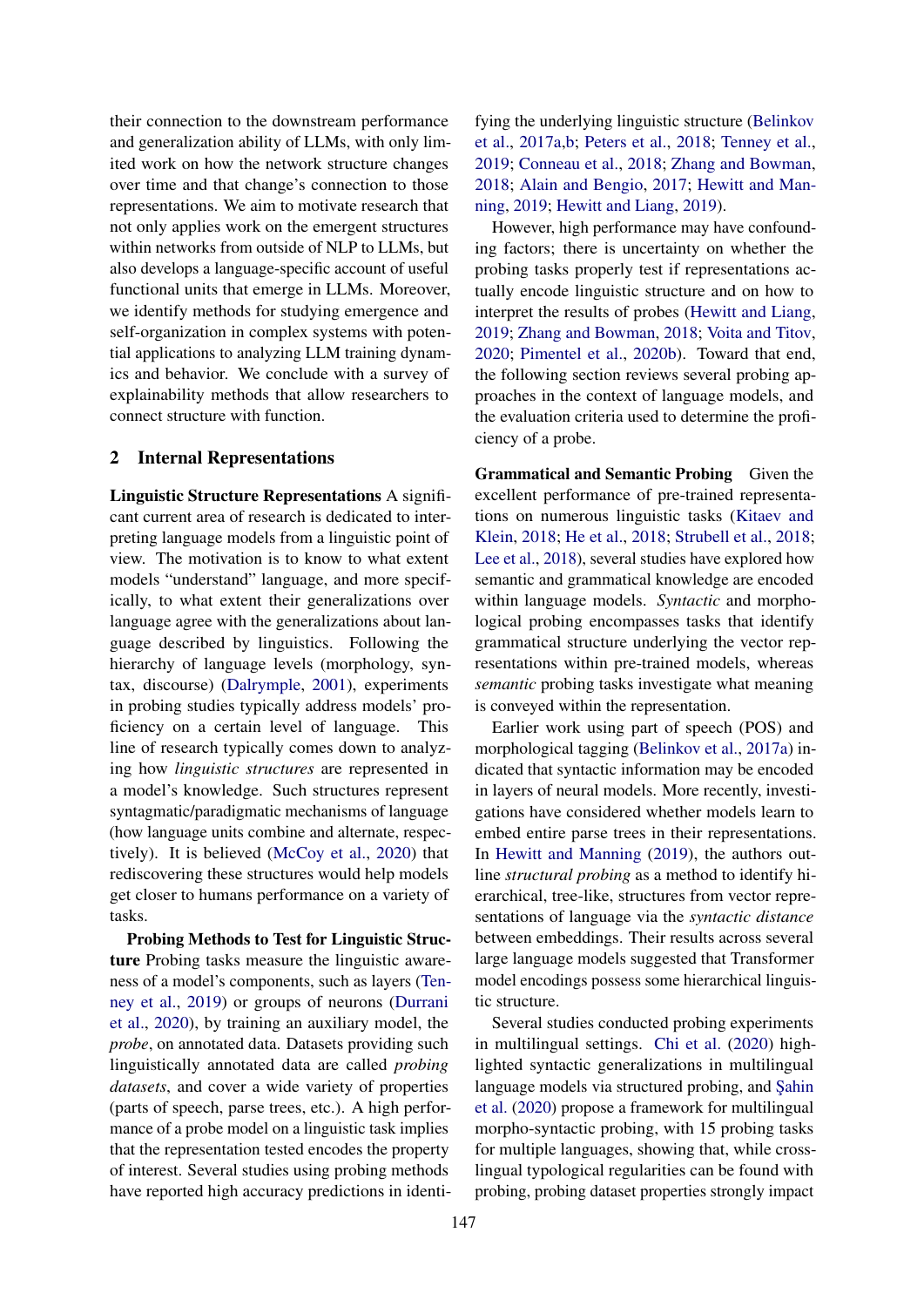the results (see Section [2.2](#page-3-0) for more details about multilingual models).

Probes have also been used to measure semantic information within language model representations. The authors of [Belinkov et al.](#page-8-5) [\(2017b\)](#page-8-5) posed a semantic-class labeling task and found that higher layers of a model tend to perform better at semantic tagging. Similarly, semantic labeling tasks have been used to indicate that contextualized representations may encode multiple meanings within a single vector [\(Yaghoobzadeh et al.,](#page-13-1) [2019\)](#page-13-1). Contrarily, *edge probing*, developed by [Tenney et al.](#page-12-2) [\(2019\)](#page-12-2), implied that contextualized embeddings show larger gains on syntactic tasks as opposed to semantic ones (with only modest performance gains against non-contextualized baselines). There is no general evidence on how exactly language levels are distributed across model layers [\(Rogers](#page-12-6) [et al.,](#page-12-6) [2020\)](#page-12-6).

Information Theoretic Probing Informationtheoretic probing characterize tasks as a way of estimating the mutual information between an internal representation and the linguistic property of interest [\(Pimentel et al.,](#page-11-5) [2020b;](#page-11-5) [Pimentel and Cotterell,](#page-11-6) [2021;](#page-11-6) [Voita and Titov,](#page-12-3) [2020;](#page-12-3) [Pimentel et al.,](#page-11-7) [2020a\)](#page-11-7). Many of these approaches highlight the need to formalize the "effort" required in encoding a linguistic property, often via some form of a control function [\(Pimentel et al.,](#page-11-5) [2020b\)](#page-11-5). Counter-intuitively, work from [Pimentel et al.](#page-11-5) [\(2020b\)](#page-11-5) suggest that the "best" probes are ones that *always* perform highest on the task; their argument is that "learning" the task is equivalent to encoding the linguistic property in the initial representations. They provide approximations to calculate *information gain*, finding that BERT models contain only 12% more information than non-contextualized baselines.

Criticisms of accuracy-based performance metrics have argued that these methods are sensitive to structure, randomization, and hyperparameter selection [\(Voita and Titov,](#page-12-3) [2020;](#page-12-3) [Hewitt and Liang,](#page-10-4) [2019;](#page-10-4) [Zhang and Bowman,](#page-13-0) [2018;](#page-13-0) [Pimentel et al.,](#page-11-5) [2020b\)](#page-11-5). As an alternative, the minimum description length (MDL) offers an information theoretic view on probe quality [\(Voita and Titov,](#page-12-3) [2020\)](#page-12-3). Formally, it describes the "minimum number of bits required to transmit labels, knowing the representations", where better probes are those with smaller codelengths, as they suggest the information available in the representation is sufficiently accessible to solve the task. Prior studies have shown the MDL

metric is robust and resilient to randomness [\(Voita](#page-12-3) [and Titov,](#page-12-3) [2020\)](#page-12-3). In comparison to the original POS tagging of [Hewitt and Liang](#page-10-4) [\(2019\)](#page-10-4), the MDL metric consistently distinguishes between the linguistic versus the control tasks across differences in hyperparameters and random seeds. Similarly, following [Zhang and Bowman](#page-13-0) [\(2018\)](#page-13-0), evaluation using MDL revealed longer codelengths for randomly initialized models as opposed to pre-trained ones.

## 2.1 Evaluating Probing Performance

Several studies have highlighted the need for interpretable performance scores on probes [\(Belinkov](#page-8-5) [et al.,](#page-8-5) [2017b;](#page-8-5) [Peters et al.,](#page-11-4) [2018;](#page-11-4) [Tenney et al.,](#page-12-2) [2019;](#page-12-2) [Conneau et al.,](#page-9-5) [2018;](#page-9-5) [Zhang and Bowman,](#page-13-0) [2018;](#page-13-0) [Alain and Bengio,](#page-8-6) [2017;](#page-8-6) [Hall Maudslay and Cot](#page-10-8)[terell,](#page-10-8) [2021\)](#page-10-8). Two common themes have emerged for evaluating the proficiency of a probe: selectivity through *control tasks* and high informatic overlap via *control functions* [\(Hewitt and Liang,](#page-10-4) [2019;](#page-10-4) [Pimentel et al.,](#page-11-5) [2020b;](#page-11-5) [Zhu and Rudzicz,](#page-13-2) [2020\)](#page-13-2). Recent work suggests that both approaches yield comparable results empirically with similar error terms theoretically [\(Zhu and Rudzicz,](#page-13-2) [2020\)](#page-13-2).

Control Tasks Selectivity is the trade-off between complexity and performance of the linguistic task. A "good" probe refers to one that performs highly on linguistic tasks, but poorly on control tasks, thus limiting the ability for a probe to "memorize" the task [\(Hewitt and Liang,](#page-10-4) [2019\)](#page-10-4).

Arguments preferring "simpler" probes claim that these models should find "accessible" information within the representations [\(Shi et al.,](#page-12-7) [2016\)](#page-12-7). The simplest probes employ linear functions, yet more complex probes have been commonly used, including multi-layer perceptrons (MLP) or kernel methods [\(Belinkov et al.,](#page-8-4) [2017a;](#page-8-4) [Conneau et al.,](#page-9-5) [2018;](#page-9-5) [White et al.,](#page-13-3) [2021;](#page-13-3) [Adi et al.,](#page-8-7) [2017\)](#page-8-7), suggesting that some linguistic properties may be encoded non-linearly. Linear functions and MLPs are still commonly in use [\(Tenney et al.,](#page-12-2) [2019\)](#page-12-2).

Prior works within the probing literature have also explored how the size of training data can influence the performance of the probe [\(Zhang and](#page-13-0) [Bowman,](#page-13-0) [2018;](#page-13-0) [Hewitt and Liang,](#page-10-4) [2019\)](#page-10-4). In an investigation considering probes of pre-trained language models and an untrained baseline on two syntactic tasks: POS tagging and Combinatorial Categorical Grammar (CCG) super-tagging [\(Hock](#page-10-9)[enmaier and Steedman,](#page-10-9) [2007\)](#page-10-9), probes with an un-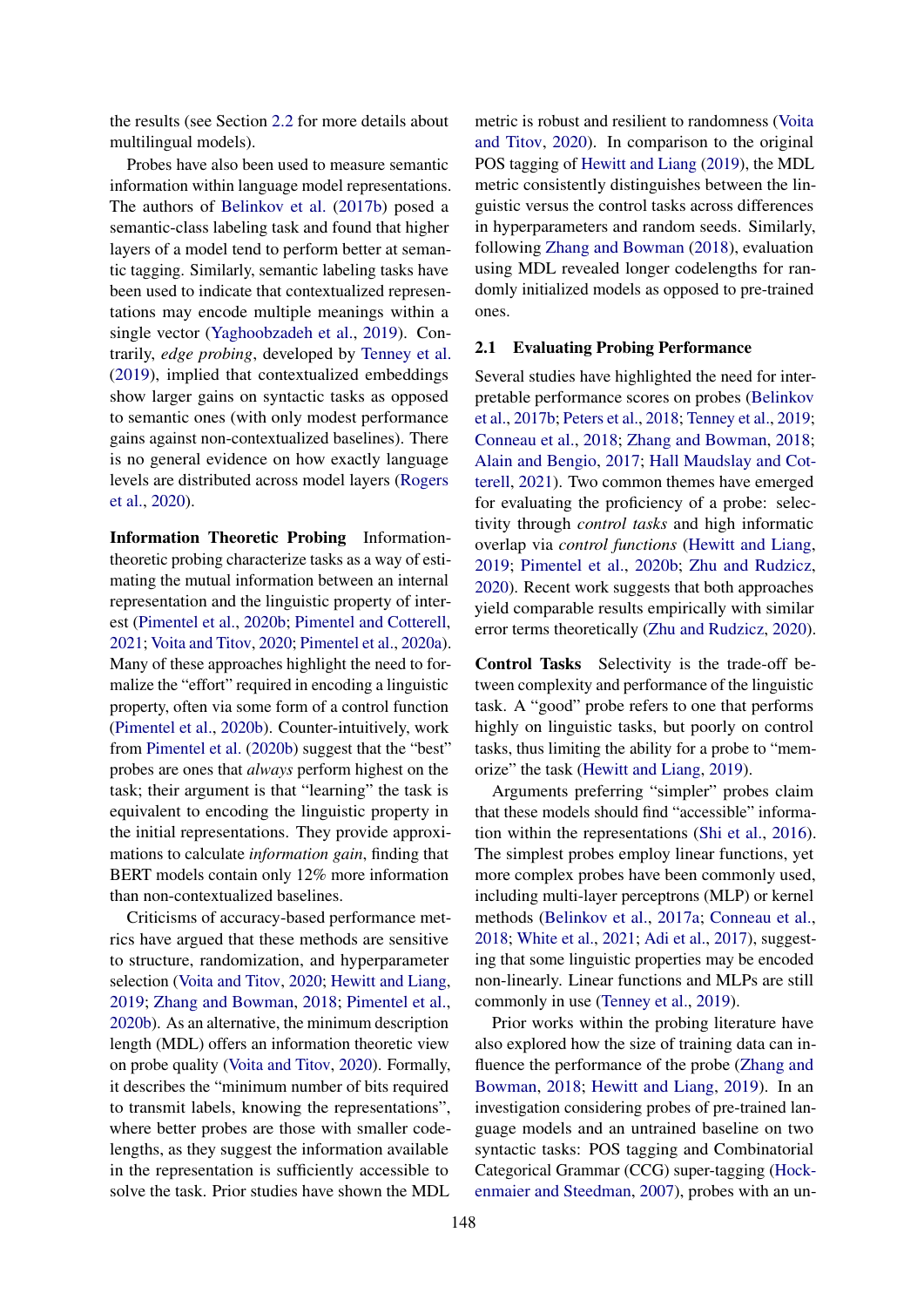trained baseline model could surprisingly attain high performance compared to pre-trained models [\(Zhang and Bowman,](#page-13-0) [2018\)](#page-13-0). However, the probe performance decreased dramatically when reducing the amount of available training data when compared to the pre-trained models. This suggested trained encoders captured enough syntactic information, beyond simple word-identities, which enabled these representations to achieve high performance on the linguistic tasks.

An extensive study on selectivity proposed several control tasks for POS tagging and dependency edge prediction [\(Hewitt and Liang,](#page-10-4) [2019\)](#page-10-4). Across an array of probe architectures (linear, MLP-1, MLP-2) and hyperparameters, this investigation considered the effect of the hidden state dimensionality (size), number of training examples, regularization, and early stopping. The most effective probes were those with constrained hidden dimensions, yielding the most selective probes.

Control Functions Control functions compare the mutual information against a property of interest and the representation before and after the function is applied. The objective is used to measure the information gain of the representation. In [Pimentel](#page-11-5) [et al.](#page-11-5) [\(2020b\)](#page-11-5), control functions were used to compare BERT contextualized models against FastText [\(Bojanowski et al.,](#page-8-8) [2017\)](#page-8-8) and a one-hot encoding on POS tagging. Curiously, their results suggested that BERT models only marginally improved information gain against these simpler baselines.

### <span id="page-3-0"></span>2.2 Emerging Multilingual Structures

Multilingual large language models, such as multilingual BERT (mBERT) [\(Devlin et al.,](#page-9-0) [2019;](#page-9-0) [De](#page-9-7)[vlin,](#page-9-7) [2018\)](#page-9-7) XLM [\(Conneau and Lample,](#page-9-8) [2019\)](#page-9-8) or XLM-R [\(Conneau et al.,](#page-9-9) [2020a\)](#page-9-9) have shown impressive results when used for (zero-shot) crosslingual transfer; that is, when the pre-trained multilingual language model is used as the basis for a task-specific model that is applied to a language in which it was not trained for. Their efficiency was proven in a wide variety of tasks, such as sentiment analysis, natural language inference, and question answering, to name a few.

Prior to the immense popularity of Transformerbased models, two approaches of using word embeddings for cross-lingual tasks have shown promising results. In the first, representations are learned separately from individual languages and then aligned to a shared space, thus producing

*cross-lingual word embeddings* [\(Ruder et al.,](#page-12-8) [2019\)](#page-12-8), that in turn, are used on the target language. In the second, *multilingual* representations are learned by jointly training over multiple languages. [Artetxe](#page-8-9) [and Schwenk](#page-8-9) [\(2019\)](#page-8-9), for example, trained a BiL-STM over 93 languages using parallel corpora, producing "universal" embeddings that were successfully used in various tasks.

The same two approaches are being explored with large language models. In [Conneau et al.](#page-9-10) [\(2020b\)](#page-9-10), monolingual BERT models that were trained separately for different languages produced similar (easily-aligned) representations. [Pires et al.](#page-11-8)  $(2019)$  and Vulić et al.  $(2020)$  further showed – as expected – that the similarity depends on the typological distance between the languages. Universal language-agnostic embeddings also emerge when training multilingual models, even when no explicit connection (such as parallel corpora or bilingual dictionaries) between the languages is used during training, such as in the case of mBERT.

Multiple works looked into the factors that contribute to the successful transfer. These include domain and language similarity, shared parameters, and perhaps the most straightforward factor: common (sub-) words between the languages [\(Wu](#page-13-5) [and Dredze,](#page-13-5) [2019;](#page-13-5) [Conneau et al.,](#page-9-10) [2020b;](#page-9-10) [Pires](#page-11-8) [et al.,](#page-11-8) [2019\)](#page-11-8). Interestingly, [Conneau et al.](#page-9-10) [\(2020b\)](#page-9-10) and [K et al.](#page-10-10) [\(2020\)](#page-10-10) showed that the universal representations do not heavily depend on shared vocabulary; instead, multilinguality emerges directly from the fact that parameters are shared in training, from the structure of the network, and is affected by common characteristics of the languages, such as word order [\(Dufter and Schütze,](#page-10-11) [2020\)](#page-10-11). [Pires](#page-11-8) [et al.](#page-11-8) [\(2019\)](#page-11-8) discovered that mBERT can also successfully transfer between languages with different scripts, and that generalization goes beyond the lexical level, and [Chi et al.](#page-9-6) [\(2020\)](#page-9-6) found that syntactic features representations in mBERT overlap between languages. Still, [Ahmad et al.](#page-8-10) [\(2021\)](#page-8-10) have shown that augmenting mBERT with syntactic information can improve cross-lingual transfer performance.

The size of each language's corpus in the language model's training set has been shown to be decisive for transfer to that language. Thus, lowresource languages often benefit more from the joint training [\(Wu and Dredze,](#page-13-6) [2020\)](#page-13-6), while languages with abundant resources often achieve better performance when trained on their own [\(Nozza](#page-11-9)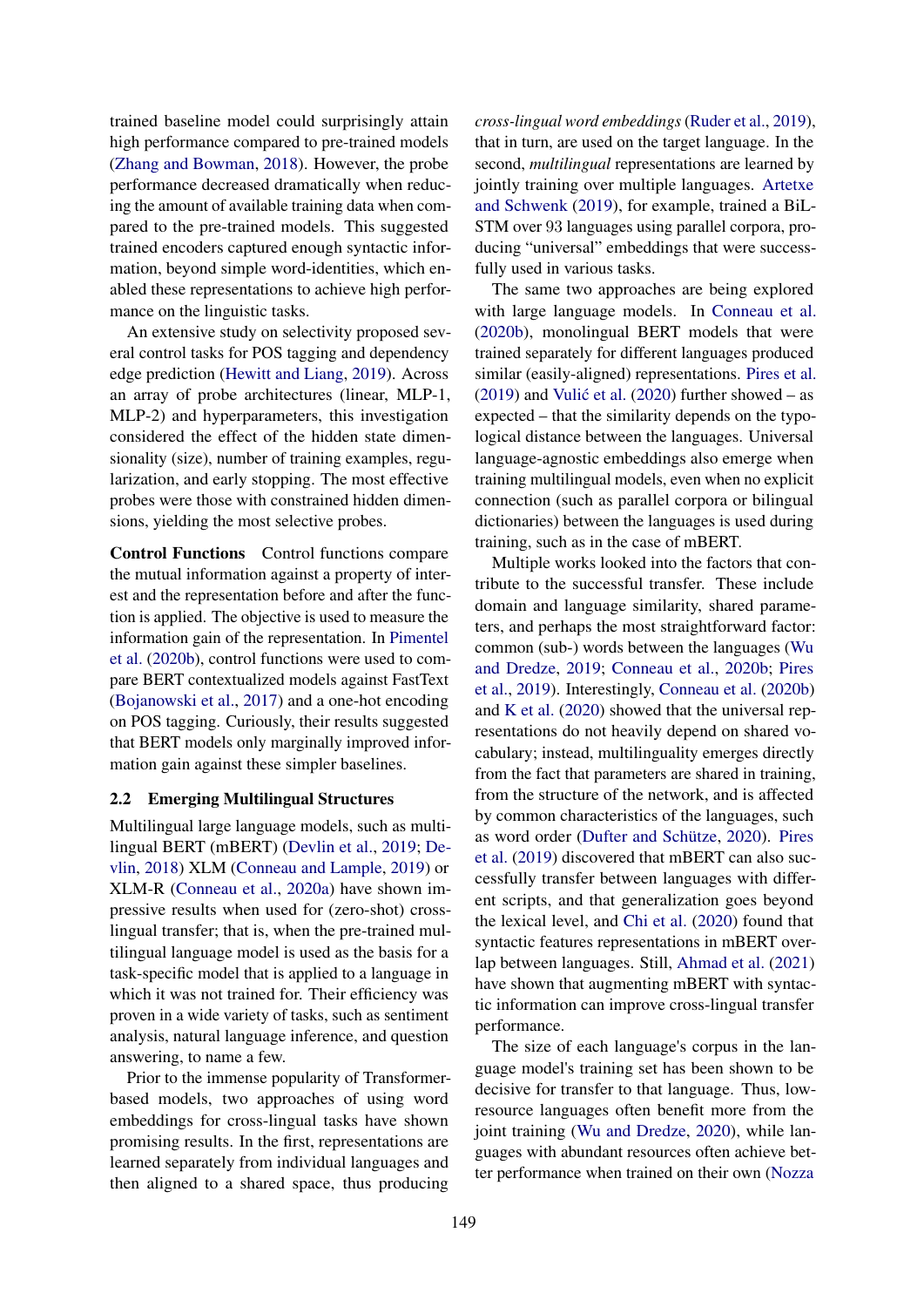#### [et al.,](#page-11-9) [2020;](#page-11-9) [Lewis et al.,](#page-11-10) [2020\)](#page-11-10).

## <span id="page-4-0"></span>2.3 Training Dynamics of Internal Representation Development

Training dynamics is an emerging field of research, promising to improve our understanding of knowledge acquisition in neural networks and offering insights into the utility of pre-trained models and embedded representations for downstream tasks. Most studies of Transformers (e.g. RoBERTa [\(Zhuang](#page-13-7) [et al.,](#page-13-7) [2021\)](#page-13-7)) and LSTMs [\(Hochreiter and Schmid](#page-10-12)[huber,](#page-10-12) [1997\)](#page-10-12) agree that models acquire linguistic knowledge early in the learning process.

Local syntactic information, such as parts of speech, is learned earlier than information encoding long-distance dependencies (e.g. topic) [\(Liu](#page-11-11) [et al.,](#page-11-11) [2021;](#page-11-11) [Saphra,](#page-12-9) [2021\)](#page-12-9). Exploration of AL-BERT [\(Lan et al.,](#page-10-13) [2019\)](#page-10-13) and LSTM-based networks reveals different learning patterns for function and content words with more fine-grained distinctions within these categories including part of speech and verb form [\(Saphra,](#page-12-9) [2021;](#page-12-9) [Chiang et al.,](#page-9-11) [2020\)](#page-9-11).

Differences in learning trajectory were also observed between layers. In LSTMs, recurrent layers become more task-independent over the course of training, while embeddings become more taskspecific [\(Saphra,](#page-12-9) [2021\)](#page-12-9). In Transformer-based architectures, i.e.: ALBERT and ELECTRA, [Chiang](#page-9-11) [et al.](#page-9-11) [\(2020\)](#page-9-11) observe differences in performance patterns between the top and last layers. Similarly to other areas of research in NLP, most of the literature on training dynamics concentrate on English-language models. Another possible direction for future work is extending studies conducted on LSTMs to more widely used Transformers.

#### 2.4 Critique of Testing Methods

Recent research has complicated the picture of grammar learning presented in Sections [2,](#page-1-0) [2.2,](#page-3-0) and [2.3.](#page-4-0) Specifically, there have been two separate but related types of critique leveled at probing and grammar learning. First, specific to probing, researchers question whether probes really identify linguistic representations at all. Secondly, and more fundamentally, it is unclear to what degree language models even learn grammar.

[Hall Maudslay and Cotterell](#page-10-8) [\(2021\)](#page-10-8) suggest that semantic "cues" may contaminate syntax probes, making it difficult to evaluate their scores. By employing "Jabberwocky probing", where pseudowords with no lexical meaning replace the original components of the sentence in a way that preserves

grammar, the authors discovered that performance of syntactic probes considerably dropped for large language models, calling into question whether syntactic probes actually isolate syntactic knowledge withing language models.

A more fundamental issue for syntax learning in language models has been their performance when trained on perturbed or permuted data. [Sinha](#page-12-10) [et al.](#page-12-10) [\(2021\)](#page-12-10) use a variety of word order permutations that preserve distributional information to isolate whether what language models learn is actually syntax. Word order has been assumed to be important not only for natural language understanding by humans but also by language models, particularly for learning syntax. Surprisingly then, word order appears to have less influence than one would expect on the downstream performance of language models and their performance on probing tasks. In part, the authors note that some syntax information can be acquired during fine-tuning to sufficiently answer tasks that require it. Moreover, in the context of syntax probes, the authors note that "while natural word order is useful for at least some probing tasks, the distributional prior of randomized models alone is enough to achieve a reasonably high accuracy on syntax sensitive probing". Furthermore, the results distinguish between parametric and non-parametric probes, where performance on the latter using randomization models degrades significantly. This degradation provides evidence that non-parametric probes are able to test for syntax learning in ways that parametric probes cannot. Similarly, [O'Connor and Andreas](#page-11-12) [\(2021\)](#page-11-12) use syntax-level perturbations and ablations to conclude that the information in context windows most useful to language models are local ordering statistics and content words, e.g. nouns, verbs, adverbs, and adjectives. In other words, it does not appear that language models make use of syntactic or other structural information in the context window.

### 2.5 Further Research

Despite recent probing studies providing a closer look at how linguistic structures are distributed in language models, it is an open question to what extent this knowledge acquisition differs from that of humans. While grammatical structures tend to be learned much faster than downstream knowledge [\(Conneau et al.,](#page-9-5) [2018\)](#page-9-5), there is still room for the study of more specific questions, such as whether models require more time to acquire the grammar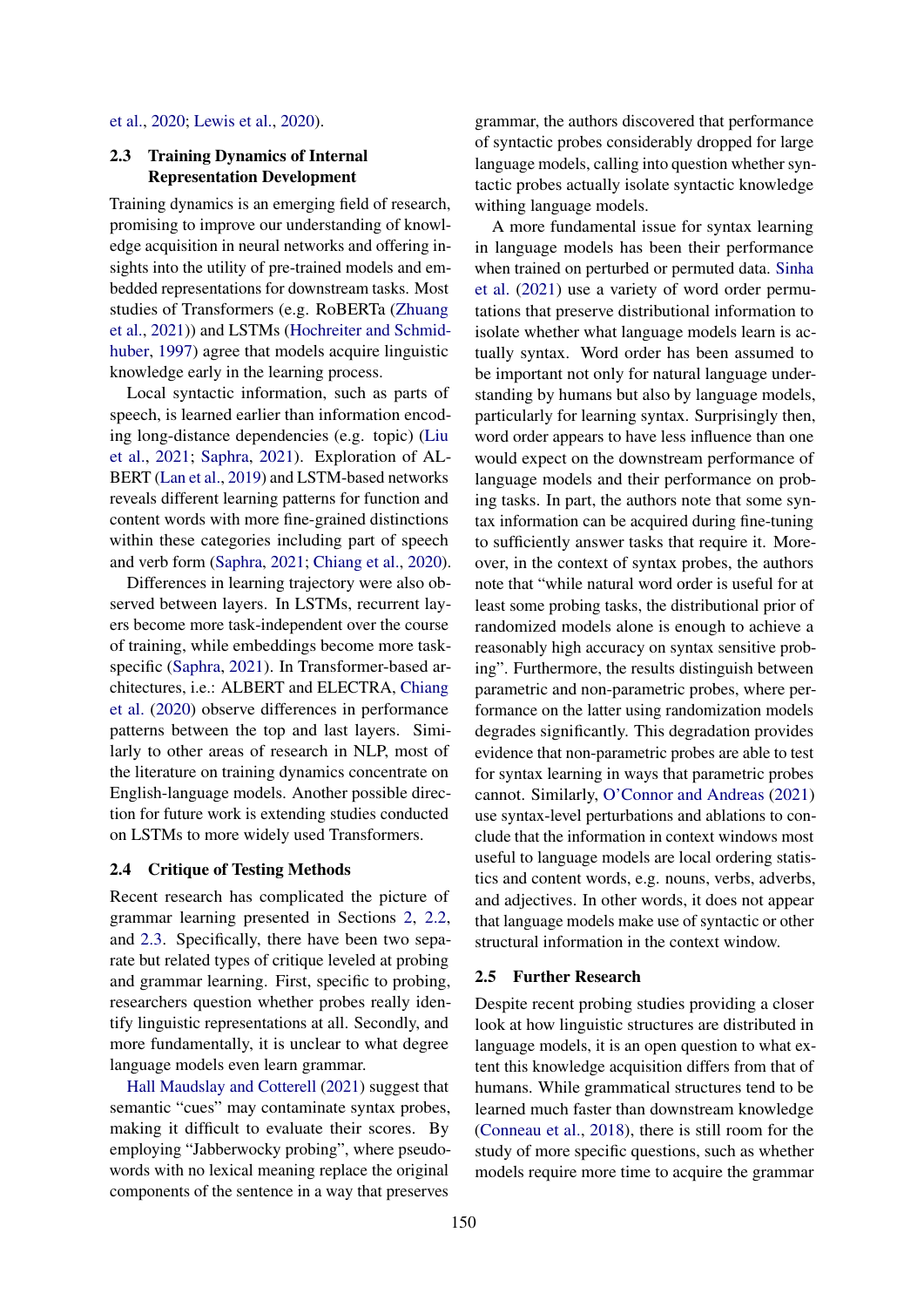of polysynthetic languages, as has been reported for humans [\(Kelly et al.,](#page-10-14) [2014\)](#page-10-14).

Another remaining open question is whether linguistic structure knowledge can be transferred between models with the neurons initialization mechanism [\(Durrani et al.,](#page-10-15) [2021\)](#page-10-15). While rough re-use of neurons is proven to be helpful in model initialization [\(Sanh et al.,](#page-12-11) [2019\)](#page-12-11), for instance, such neuron "surgery" would potentially lead to even quicker acquisition of grammatical knowledge.

Generally speaking, the performance of multilingual models is inferior to that of monolingual ones, especially when enough resources are available. Yet, high-quality multilingual models remain a desired objective that can particularly benefit lowresource languages. Further understanding the factors that enable learning language-independent representations is key for developing better multilingual training or cross-lingual fine-tuning strategies, especially for transfer between less similar language pairs. A particularly interesting question is whether some tasks require more language-specific adaptation, because, for instance, they depend on linguistic information that is currently not generalized well enough in multilingual LLMs.

# 3 Self-Organization and the Emergent Structure of Networks

### 3.1 Network Structure

Inspired by the architecture of biological neural networks (BNNs) and their adaptability to various tasks, where neurons and circuits are capable of self-organization, many researchers have investigated how Artificial Neural Networks (ANNs) can be seen as emergent structures, where interpretability of an ANN's parameters can help us to inspect their functional modularity. Broadly, researchers have approached this by identifying patterns in the weights or neurons especially through subgraphs of the network.

Branch specialization is the organization of branches – or "sequences of layers which temporarily don't have access to 'parallel' information which is still passed to later layers" [\(Voss et al.,](#page-13-8) [2021\)](#page-13-8) – of the network into functional units, across different architectures and tasks [\(Zhang et al.,](#page-13-9) [2020;](#page-13-9) [Bunel et al.,](#page-9-12) [2020;](#page-9-12) [Voss et al.,](#page-13-8) [2021;](#page-13-8) [Rössig and](#page-12-12) [Petkovic,](#page-12-12) [2021\)](#page-12-12). It is somewhat similar to how neurons are connected by synapses, forming small functional units called neural circuits that can be specialized for specific tasks, such as to "mediate reflexes, process sensory information, generate locomotion and mediate learning and memory" [\(Byrne et al.,](#page-9-13) [2012;](#page-9-13) [Luo,](#page-11-13) [2021\)](#page-11-13). In their work on AlexNet, [Voss et al.](#page-13-8) [\(2021\)](#page-13-8) provided initial evidence of self-organization of neurons and circuits (subgraphs) into functional units in a neural network. This self-organized emergent structure is consistent "across different architectures and tasks". A look at evolving neural structures gives another perspective. Inspired by neural architecture search (NAS), [So et al.](#page-12-13) [\(2019\)](#page-12-13) presented "a first neural architecture search conducted to find improved feedforward sequence models", where the search space contains five branch-level search fields. Recently, [So et al.](#page-12-14) [\(2021\)](#page-12-14) introduced Primer (PRIMitives searched TransformER), which can add improvements in the pre-training and one-shot downstream task transfer regime. However, branches are used just for the initialized multi-head attention.

Weight banding is the uniformity in the organization of the weights in a final layer. In neural networks, weights are parameters that can transform the input data between the network's hidden layers. Weight banding resembles another biological phenomenon when a neuron multiplies each input with a synaptic weight, which is represented as a number that highlights the importance assigned to that input. The weighted inputs are summed up in what represents the neuron's output [\(Iyer et al.,](#page-10-16) [2013\)](#page-10-16). [Petrov et al.](#page-11-14) [\(2021\)](#page-11-14) note that many vision models display a uniform pattern in their final layer. They investigate the nature of this structural phenomenon, connecting it ultimately to architectural choices in the network and noting that weight banding can serve as a method of preserving spatial information.

Clustering is the grouping of neurons or subnetworks into units that can be used for specific tasks [\(Hod et al.,](#page-10-17) [2021\)](#page-10-17). Starting from the fact that modular systems allow us to have a better understanding of a system if we can inspect the function of individual modules, different clustering methods for neural networks were proposed. [Li et al.](#page-11-15) [\(2020\)](#page-11-15) designed a modular neural network based on feature clustering to decompose features into clusters with each module processing different features. These modules work in parallel for a singular task. [Filan](#page-10-18) [et al.](#page-10-18) [\(2021\)](#page-10-18) proposed a spectral clustering algorithm for decomposition of trained networks into clusters, finding that networks can have some sense of modularity and suggested further work related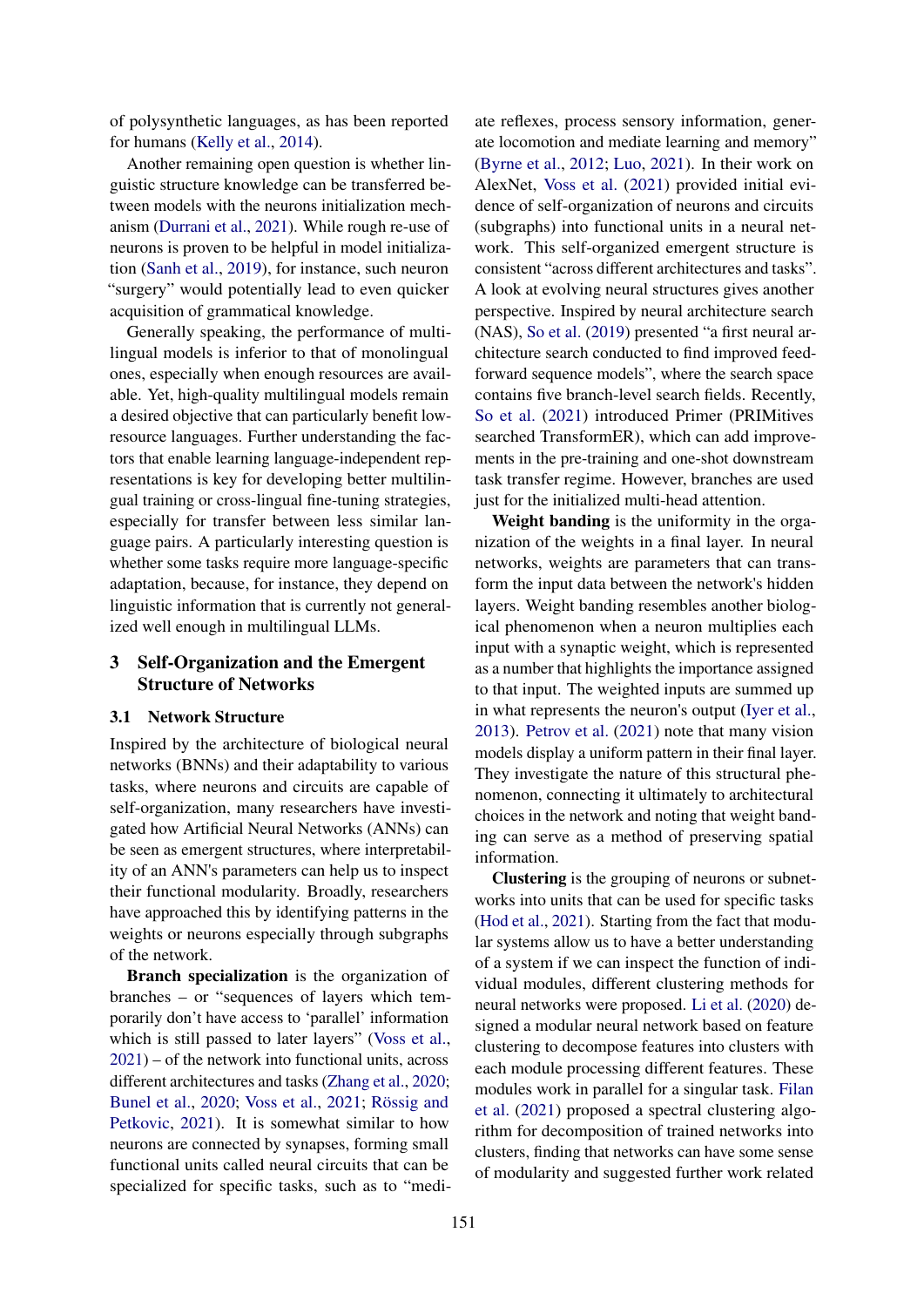to clusterability in various domains.

Modularity focuses on the reusability of subnetworks for multiple tasks [\(Happel and Murre,](#page-10-19) [1994;](#page-10-19) [Shukla et al.,](#page-12-15) [2010;](#page-12-15) [Csordás et al.,](#page-9-14) [2021\)](#page-9-14). In [Csordás et al.](#page-9-14) [\(2021\)](#page-9-14) neural networks trained on algorithmic tasks appear to fail to learn general, modular, compositional algorithms, and require specific subset weights to handle a particular combination of the input tokens. With these findings, [Csordás et al.](#page-9-14) [\(2021\)](#page-9-14) suggest further research about "function dependent weight sharing in the neural networks". Reusable multi-task subnetworks may also be discovered via Neural Architecture Search (NAS) methods [\(Pham et al.,](#page-11-16) [2018\)](#page-11-16). [Pasunuru and](#page-11-17) [Bansal](#page-11-17) [\(2019\)](#page-11-17) leverage a technique called multitask architecture search (MAS) to find multi-task cell structures in RNNs, capable of generalization to unseen tasks.

#### 3.2 Training Dynamics of Network Changes

Understanding the change in network structure over time is equally as important as identifying structure in trained models. Here, the focus is on how the parameters of the model change over the course of training, which can give insight into the types of inductive biases that develop and shed light on the nature of LLMs' abilities to generalize. The most recent work covering this in the context of LLMs focuses on parameter norm growth, which refers to the growth of the  $\ell_2$  norm during training time. According to [Merrill et al.](#page-11-18) [\(2021\)](#page-11-18), neural networks learn successfully due to inductive biases introduced during training. Norm growth induces saturation in Transformer models, which reduces the attention heads to "generalized hard attention". The authors find that computations for *argmax* and *mean* are reducible to saturated attention, which partially explains why saturated Transformer models can learn counter languages, a kind of formal language, and may play a broader role in explaining their generalization abilities.

## 3.3 Further Research

As we have noted, most of the work on network structure is currently outside of NLP, either dealing with general ANNs or specific to Computer Vision with AlexNet and general convolutional networks trained on ImageNet [\(Voss et al.,](#page-13-8) [2021;](#page-13-8) [Petrov et al.,](#page-11-14) [2021\)](#page-11-14). This work should be replicated in the context of LLMs to test for the existence of languagespecific functional units and, more generally, determine whether there are internal network structures

that support the learned representations we discuss in Section [2.](#page-1-0) Likewise, since this research is still in its infancy, it is focused on simple emergent structures. Future research can incorporate higher-order emergent structures [\(Baas,](#page-8-11) [2000\)](#page-8-11), new methods of structure detection in networks [\(Aktas et al.,](#page-8-12) [2019\)](#page-8-12), and even detection of structures whose form is not explicitly specified [\(Shalizi et al.,](#page-12-16) [2006\)](#page-12-16).

Additionally, by viewing the neural networks in question as time-evolving complex systems we can leverage older research on self-organization that has yet to be applied to understanding LLMs. In particular, [Ball et al.](#page-8-13) [\(2010\)](#page-8-13) provide a method for quantifying self-organization based on persistent mutual information. Likewise, [Shalizi et al.](#page-12-17) [\(2004\)](#page-12-17) ground self-organization in information theory and [Shalizi](#page-12-18) [\(2003\)](#page-12-18) extends this method to a general class of undirected graphs. Methods such as these can be used to identify and quantify selforganization in LLMs and better understand their emergent behavior.

# 4 Connecting Structure to Function: Explainable AI (XAI)

The rapid increase in the adoption of AI models in recent years and their growing impact on human lives created a need for techniques that offer insight into the models internal operations.

Since attention-based models [\(Vaswani et al.,](#page-12-19) [2017\)](#page-12-19) have become state-of-the-art tools in NLP, there have been numerous attempts to provide some understanding of their predictions by visualizing the attention layer. However, these approaches have been criticized for their inability to produce meaningful and coherent interpretations [\(Wiegreffe](#page-13-10) [and Pinter,](#page-13-10) [2019;](#page-13-10) [Bastings and Filippova,](#page-8-14) [2020;](#page-8-14) [Serrano and Smith,](#page-12-20) [2019\)](#page-12-20). To address these limitations, [Ghaeini et al.](#page-10-20) [\(2018\)](#page-10-20) examine the saliency of attention and LSTM gating signal in the intermediate layers of ESIM models, an architecture designed for natural language inference tasks [\(Chen](#page-9-15) [et al.,](#page-9-15) [2017\)](#page-9-15). Their results show that visualizing attention saliency allows identifying which parts of the premise and hypothesis contribute most to the final score. Moreover, attention saliency maps compared across different ESIM models reveal differences in focus that reflect the differences in their predictions. According to this study, using saliency is much more effective than using attention alone.

Another approach to revealing how decisions are formed across network layers is *erasure*, where fea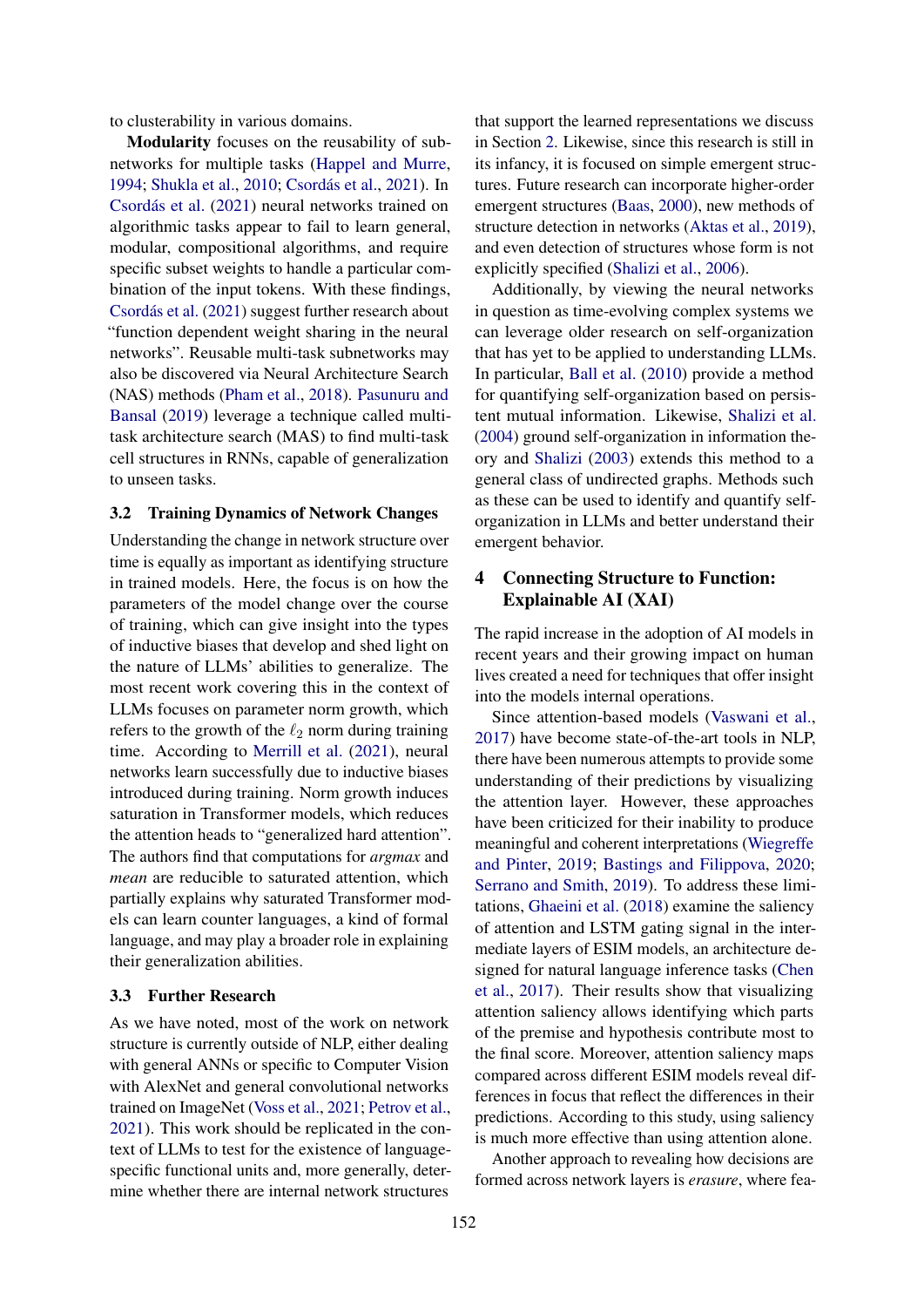tures are deemed irrelevant if their removal has a minor effect on the prediction. [De Cao et al.](#page-9-16) [\(2020\)](#page-9-16) extend this method to learned masking and adapt it to measure the importance of intermediate states rather than the inputs. They run the proposed DIFF-MASK method on BERT [\(Devlin et al.,](#page-9-0) [2019\)](#page-9-0) and find that separator tokens play an important role in the input layer for question answering but not for sentiment classification, a task where adjectives and nouns are kept for much longer. Given that separators serve as delimiters between the question and the context, these differences shed light on the connection between the internal latent structure and the task, marking a step toward gaining some understanding of the information flow in the model.

Applying neural models to the NLP domain poses specific challenges. This opens the way for research on the extent to which language-specific characteristics, such as compositionality of meaning, are reflected in the internal representations of neural networks. The work by [Li et al.](#page-11-19) [\(2016\)](#page-11-19) leverages several methods including variance-based and first-derivative saliency (a technique inspired by back-propagation), to study how models deal with compositionality of meaning, e.g., negation, intensification and combining meaning from different parts of the sentence. The study of recurrent, LSTM and bi-LSTM networks across time steps finds that, as decoding proceeds, the task (language modelling) gradually prevails overbuilding word representations.

An integrated gradients [\(Sundararajan et al.,](#page-12-21) [2017\)](#page-12-21) based method of finding neurons that encode individual facts has been proposed by [Dai](#page-9-17) [et al.](#page-9-17) [\(2021\)](#page-9-17). This approach builds on the observation that large pre-trained language models can remember factual knowledge from the training corpus. The authors find that knowledge neurons are located in the feed-forward network of BERT and view these two-layer perceptron modules as knowledge memories in the Transformer architecture. The method allows for explicit editing of specific factual knowledge by manipulating the corresponding knowledge neurons with only a moderate influence on unrelated knowledge. These findings are in line with a work by [Meng et al.](#page-11-20) [\(2022\)](#page-11-20) that localizes factual knowledge to the feed-forward layer. Further, this approach makes a distinction between the notions of *knowing* and *saying* a fact and concludes that, while the feed-forward layers encode the former, the latter is attended to by the

late self-attention.

Other approaches, e.g. SHAP, DeepLift and LIME [\(Lundberg and Lee,](#page-11-21) [2017;](#page-11-21) [Shrikumar et al.,](#page-12-22) [2019;](#page-12-22) [Ribeiro et al.,](#page-12-23) [2016\)](#page-12-23) can reveal dependencies missed by the methods discussed here. In NLP, the key challenges include performance and, where applicable, choosing an adequate baseline for word embeddings. The dynamic progress of research in natural language processing has led researchers to review and analyze existing methods of interpreting neural models [\(Belinkov and Glass,](#page-8-15) [2019;](#page-8-15) [Danilevsky et al.,](#page-9-18) [2020\)](#page-9-18). While the emerging field of explainable AI (XAI) is seeing faster growth, a path for research and discussion on the desired evaluation criteria of interpretation methods is opening up [\(Jacovi and Goldberg,](#page-10-21) [2020\)](#page-10-21).

# 5 Conclusion and Future Directions

In this paper, we provide an overview of research on network structure, linguistic feature learning, their training dynamics, and explainability research that aims to connect network structure and function. In doing so, we highlight gaps in the literature and opportunities for future research, both in each individual research area and as a broad proposal for grounding research in understanding large language models. We highlight a few areas of future research as particularly important given the gaps in the current literature. For the study of how, and whether, linguistic structures are learned by language models, more work is needed to understand the training dynamics of this learning across a variety of model scales and architectures. More fundamentally, there is disagreement about what it means for a model to "encode" linguistic structures such as syntax, particularly in a multilingual setting.

More broadly, nascent work on the selforganization of neurons and subnetwork structures that emerge during training time has largely not been applied to LLMs, or neural networks in NLP more generally. Research in Computer Vision has shown the existence of emergent functional units with functions that are semantically meaningful to humans. In the context of LLMs, such structures may provide a basis for understanding the nature of linguistic features that LLMs purportedly learn, especially when comparing the development of each during training time. Additional research is needed to not only determine whether such structures emerge in LLMs, but also to apply and ex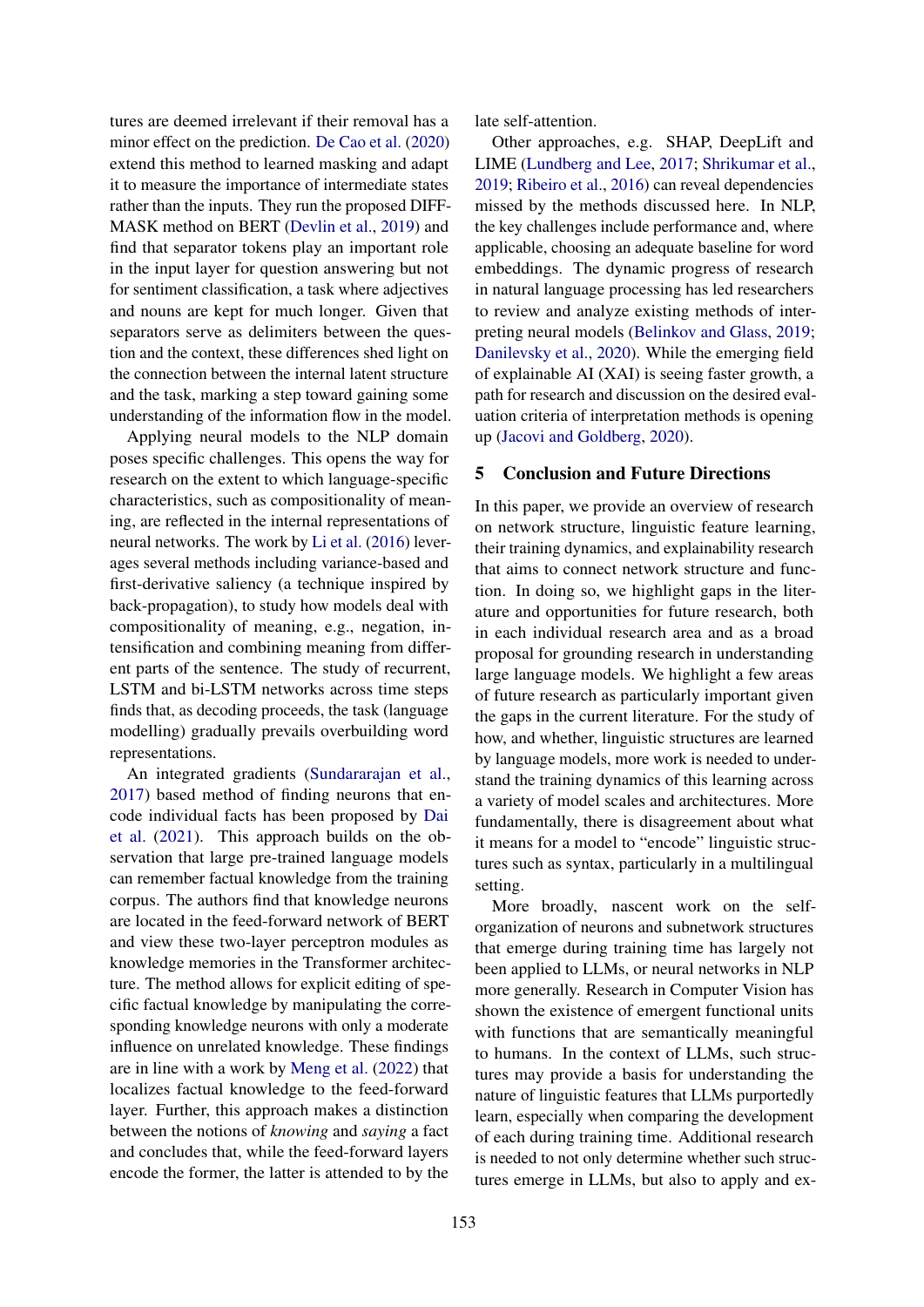tend the literature on self-organization in complex systems. This research can also be used for explainability. Currently, assessment of the quality of interpretations of the information flow in neural models is not straightforward. Identification of modular and emergent structures within networks may be viewed as a way of moving away from the binary definition of *faithfulness* as postulated by [Jacovi and Goldberg](#page-10-21) [\(2020\)](#page-10-21). Evidence for the existence of structures aligning with human perception of language, if found, can help to enable separate consideration of *plausibility* from a human perspective, as proposed in the same study. More broadly, we propose grounding the study of LLMs properties in the analysis of the self-organization of weights and neurons into emergent structures.

### References

- <span id="page-8-2"></span>Reuben Ablowitz. 1939. [The theory of emergence.](http://www.jstor.org/stable/184327) *Philosophy of Science*, 6(1):1–16.
- <span id="page-8-7"></span>Yossi Adi, Einat Kermany, Yonatan Belinkov, Ofer Lavi, and Yoav Goldberg. 2017. [Fine-grained analysis](https://openreview.net/forum?id=BJh6Ztuxl) [of sentence embeddings using auxiliary prediction](https://openreview.net/forum?id=BJh6Ztuxl) [tasks.](https://openreview.net/forum?id=BJh6Ztuxl) In *5th International Conference on Learning Representations, ICLR 2017, Toulon, France, April 24-26, 2017, Conference Track Proceedings*. Open-Review.net.
- <span id="page-8-10"></span>Wasi Ahmad, Haoran Li, Kai-Wei Chang, and Yashar Mehdad. 2021. [Syntax-augmented multilingual](https://doi.org/10.18653/v1/2021.acl-long.350) [BERT for cross-lingual transfer.](https://doi.org/10.18653/v1/2021.acl-long.350) In *Proceedings of the 59th Annual Meeting of the Association for Computational Linguistics and the 11th International Joint Conference on Natural Language Processing (Volume 1: Long Papers)*, pages 4538–4554, Online. Association for Computational Linguistics.
- <span id="page-8-12"></span>Mehmet Aktas, Esra Akbas, and Ahmed El Fatmaoui. 2019. [Persistence homology of networks: methods](https://doi.org/10.1007/s41109-019-0179-3) [and applications.](https://doi.org/10.1007/s41109-019-0179-3) *Applied Network Science*, 4.
- <span id="page-8-6"></span>Guillaume Alain and Yoshua Bengio. 2017. [Under](https://openreview.net/forum?id=HJ4-rAVtl)[standing intermediate layers using linear classifier](https://openreview.net/forum?id=HJ4-rAVtl) [probes.](https://openreview.net/forum?id=HJ4-rAVtl) In *5th International Conference on Learning Representations, ICLR 2017, Toulon, France, April 24-26, 2017, Workshop Track Proceedings*. OpenReview.net.
- <span id="page-8-9"></span>Mikel Artetxe and Holger Schwenk. 2019. [Massively](https://doi.org/10.1162/tacl_a_00288) [Multilingual Sentence Embeddings for Zero-Shot](https://doi.org/10.1162/tacl_a_00288) [Cross-Lingual Transfer and Beyond.](https://doi.org/10.1162/tacl_a_00288) *Transactions of the Association for Computational Linguistics*, 7:597– 610.
- <span id="page-8-11"></span>Nils A. Baas. 2000. Emergence, hierarchies, and hyperstructures. In Christopher G. Langton, editor, *Artificial Life III*, page 515–537. Addison-Wesley Longman Publishing Co., Inc., USA.
- <span id="page-8-13"></span>Robin C. Ball, Marina Diakonova, and Robert S. MacKay. 2010. Quantifying emergence in terms of persistent mutual information. *Adv. Complex Syst.*, 13:327–338.
- <span id="page-8-14"></span>Jasmijn Bastings and Katja Filippova. 2020. [The ele](https://doi.org/10.18653/v1/2020.blackboxnlp-1.14)[phant in the interpretability room: Why use attention](https://doi.org/10.18653/v1/2020.blackboxnlp-1.14) [as explanation when we have saliency methods?](https://doi.org/10.18653/v1/2020.blackboxnlp-1.14) In *Proceedings of the Third BlackboxNLP Workshop on Analyzing and Interpreting Neural Networks for NLP*, pages 149–155, Online. Association for Computational Linguistics.
- <span id="page-8-4"></span>Yonatan Belinkov, Nadir Durrani, Fahim Dalvi, Hassan Sajjad, and James Glass. 2017a. [What do neural](https://doi.org/10.18653/v1/P17-1080) [machine translation models learn about morphology?](https://doi.org/10.18653/v1/P17-1080) In *Proceedings of the 55th Annual Meeting of the Association for Computational Linguistics (Volume 1: Long Papers)*, pages 861–872, Vancouver, Canada. Association for Computational Linguistics.
- <span id="page-8-15"></span>Yonatan Belinkov and James Glass. 2019. [Analysis](https://doi.org/10.1162/tacl_a_00254) [methods in neural language processing: A survey.](https://doi.org/10.1162/tacl_a_00254) *Transactions of the Association for Computational Linguistics*, 7:49–72.
- <span id="page-8-5"></span>Yonatan Belinkov, Lluís Màrquez, Hassan Sajjad, Nadir Durrani, Fahim Dalvi, and James Glass. 2017b. [Eval](https://aclanthology.org/I17-1001)[uating layers of representation in neural machine](https://aclanthology.org/I17-1001) [translation on part-of-speech and semantic tagging](https://aclanthology.org/I17-1001) [tasks.](https://aclanthology.org/I17-1001) In *Proceedings of the Eighth International Joint Conference on Natural Language Processing (Volume 1: Long Papers)*, pages 1–10, Taipei, Taiwan. Asian Federation of Natural Language Processing.
- <span id="page-8-8"></span>Piotr Bojanowski, Edouard Grave, Armand Joulin, and Tomas Mikolov. 2017. [Enriching word vectors with](https://doi.org/10.1162/tacl_a_00051) [subword information.](https://doi.org/10.1162/tacl_a_00051) *Transactions of the Association for Computational Linguistics*, 5:135–146.
- <span id="page-8-1"></span>Rishi Bommasani, Drew A. Hudson, Ehsan Adeli, Russ Altman, Simran Arora, Sydney von Arx, Michael S. Bernstein, Jeannette Bohg, Antoine Bosselut, Emma Brunskill, Erik Brynjolfsson, Shyamal Buch, Dallas Card, Rodrigo Castellon, Niladri Chatterji, Annie S. Chen, Kathleen Creel, Jared Quincy Davis, Dorottya Demszky, Chris Donahue, Moussa Doumbouya, Esin Durmus, Stefano Ermon, John Etchemendy, Kawin Ethayarajh, Li Fei-Fei, Chelsea Finn, Trevor Gale, Lauren Gillespie, Karan Goel, Noah D. Goodman, Shelby Grossman, Neel Guha, Tatsunori Hashimoto, Peter Henderson, John Hewitt, Daniel E. Ho, Jenny Hong, Kyle Hsu, Jing Huang, Thomas Icard, Saahil Jain, Dan Jurafsky, Pratyusha Kalluri, Siddharth Karamcheti, Geoff Keeling, Fereshte Khani, Omar Khattab, Pang Wei Koh, Mark S. Krass, Ranjay Krishna, Rohith Kuditipudi, and et al. 2021. [On the](http://arxiv.org/abs/2108.07258) [opportunities and risks of foundation models.](http://arxiv.org/abs/2108.07258) *CoRR*, abs/2108.07258.
- <span id="page-8-3"></span>Steven Ravett Brown. 2013. [Emergence in the central](https://doi.org/10.1007/s11571-012-9229-6) [nervous system.](https://doi.org/10.1007/s11571-012-9229-6) *Cognitive Neurodynamics*, 7(3).
- <span id="page-8-0"></span>Tom Brown, Benjamin Mann, Nick Ryder, Melanie Subbiah, Jared D Kaplan, Prafulla Dhariwal, Arvind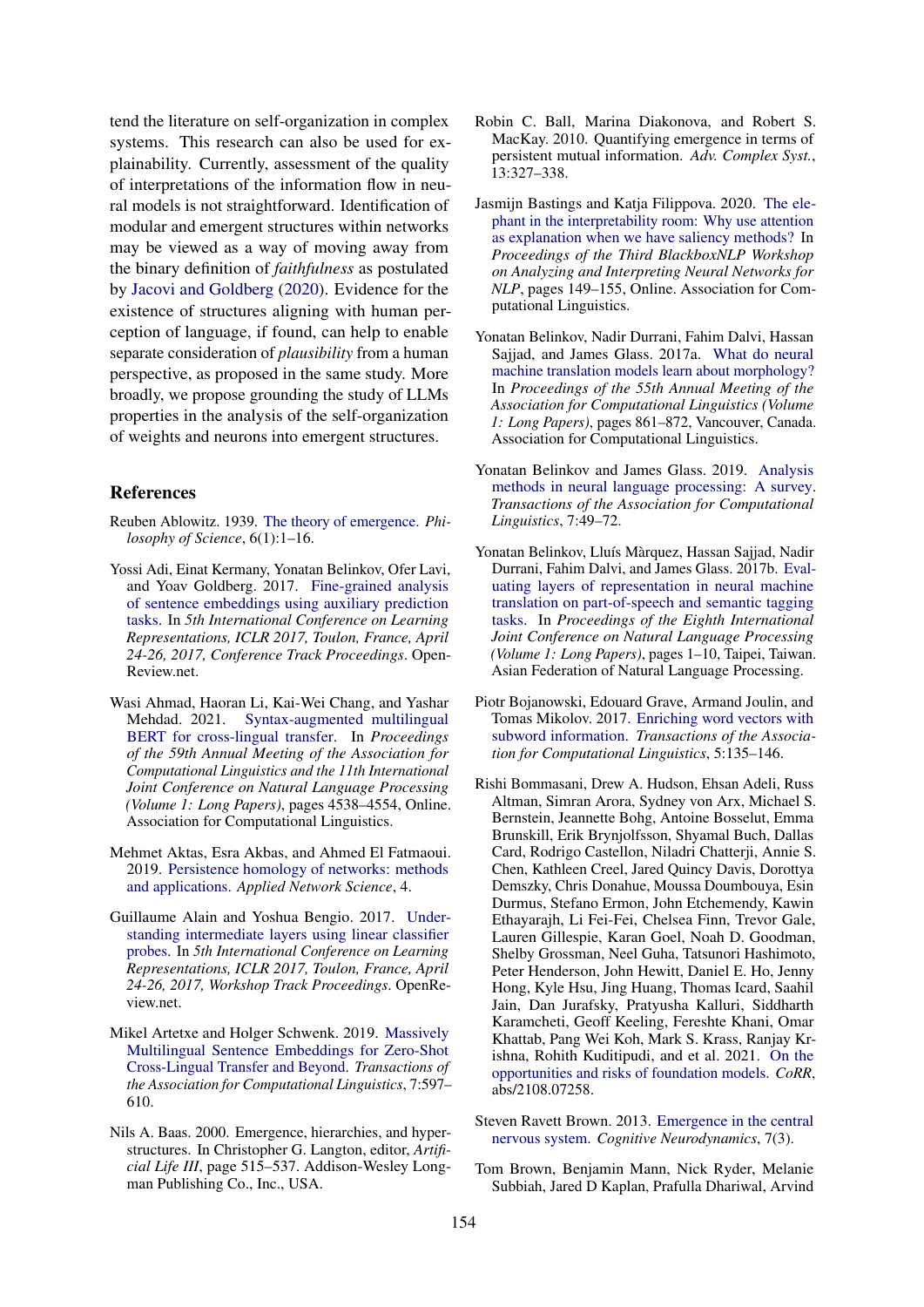Neelakantan, Pranav Shyam, Girish Sastry, Amanda Askell, Sandhini Agarwal, Ariel Herbert-Voss, Gretchen Krueger, Tom Henighan, Rewon Child, Aditya Ramesh, Daniel Ziegler, Jeffrey Wu, Clemens Winter, Chris Hesse, Mark Chen, Eric Sigler, Mateusz Litwin, Scott Gray, Benjamin Chess, Jack Clark, Christopher Berner, Sam McCandlish, Alec Radford, Ilya Sutskever, and Dario Amodei. 2020. [Language models are few-shot learners.](https://proceedings.neurips.cc/paper/2020/file/1457c0d6bfcb4967418bfb8ac142f64a-Paper.pdf) In *Advances in Neural Information Processing Systems*, volume 33, pages 1877–1901. Curran Associates, Inc.

- <span id="page-9-12"></span>Rudy Bunel, Ilker Turkaslan, Philip H.S. Torr, M. Pawan Kumar, Jingyue Lu, and Pushmeet Kohli. 2020. Branch and bound for piecewise linear neural network verification. *Journal of Machine Learning Research*, 21.
- <span id="page-9-13"></span>John H Byrne, D Ph, and The Ut. 2012. Introduction to Neurons and Neuronal Networks. *Cellular and Molecular Neurobiology*, 1.
- <span id="page-9-2"></span>Werner Callebaut and Diego Rasskin-Gutman. 2005. *[Modularity: Understanding the Development and](https://doi.org/10.7551/mitpress/4734.001.0001) [Evolution of Natural Complex Systems](https://doi.org/10.7551/mitpress/4734.001.0001)*. The MIT Press.
- <span id="page-9-1"></span>Peng-Jen Chen, Ann Lee, Changhan Wang, Naman Goyal, Angela Fan, Mary Williamson, and Jiatao Gu. 2020. [Facebook AI's WMT20 news translation](https://aclanthology.org/2020.wmt-1.8) [task submission.](https://aclanthology.org/2020.wmt-1.8) In *Proceedings of the Fifth Conference on Machine Translation*, pages 113–125, Online. Association for Computational Linguistics.
- <span id="page-9-15"></span>Qian Chen, Xiaodan Zhu, Zhen-Hua Ling, Si Wei, Hui Jiang, and Diana Inkpen. 2017. [Enhanced LSTM for](https://doi.org/10.18653/v1/P17-1152) [natural language inference.](https://doi.org/10.18653/v1/P17-1152) In *Proceedings of the 55th Annual Meeting of the Association for Computational Linguistics (Volume 1: Long Papers)*, pages 1657–1668, Vancouver, Canada. Association for Computational Linguistics.
- <span id="page-9-6"></span>Ethan A. Chi, John Hewitt, and Christopher D. Manning. 2020. [Finding universal grammatical relations](https://doi.org/10.18653/v1/2020.acl-main.493) [in multilingual BERT.](https://doi.org/10.18653/v1/2020.acl-main.493) In *Proceedings of the 58th Annual Meeting of the Association for Computational Linguistics*, pages 5564–5577, Online. Association for Computational Linguistics.
- <span id="page-9-11"></span>Cheng-Han Chiang, Sung-Feng Huang, and Hung-yi Lee. 2020. [Pretrained language model embryology:](https://doi.org/10.18653/v1/2020.emnlp-main.553) [The birth of ALBERT.](https://doi.org/10.18653/v1/2020.emnlp-main.553) In *Proceedings of the 2020 Conference on Empirical Methods in Natural Language Processing (EMNLP)*, pages 6813–6828, Online. Association for Computational Linguistics.
- <span id="page-9-5"></span>Alexis Conneau, German Kruszewski, Guillaume Lample, Loïc Barrault, and Marco Baroni. 2018. [What](https://doi.org/10.18653/v1/P18-1198) [you can cram into a single \\$&!#\\* vector: Probing](https://doi.org/10.18653/v1/P18-1198) [sentence embeddings for linguistic properties.](https://doi.org/10.18653/v1/P18-1198) In *Proceedings of the 56th Annual Meeting of the Association for Computational Linguistics (Volume 1: Long Papers)*, pages 2126–2136, Melbourne, Australia. Association for Computational Linguistics.
- <span id="page-9-8"></span>Alexis Conneau and Guillaume Lample. 2019. [Cross](https://proceedings.neurips.cc/paper/2019/file/c04c19c2c2474dbf5f7ac4372c5b9af1-Paper.pdf)[lingual language model pretraining.](https://proceedings.neurips.cc/paper/2019/file/c04c19c2c2474dbf5f7ac4372c5b9af1-Paper.pdf) In *Advances in Neural Information Processing Systems*, volume 32. Curran Associates, Inc.
- <span id="page-9-9"></span>Alexis Conneau, Shijie Wu, Haoran Li, Luke Zettlemoyer, and Veselin Stoyanov. 2020a. [Emerging](https://doi.org/10.18653/v1/2020.acl-main.536) [cross-lingual structure in pretrained language mod](https://doi.org/10.18653/v1/2020.acl-main.536)[els.](https://doi.org/10.18653/v1/2020.acl-main.536) In *Proceedings of the 58th Annual Meeting of the Association for Computational Linguistics, ACL 2020, Online, July 5-10, 2020*, pages 6022–6034. Association for Computational Linguistics.
- <span id="page-9-10"></span>Alexis Conneau, Shijie Wu, Haoran Li, Luke Zettlemoyer, and Veselin Stoyanov. 2020b. [Emerging](https://doi.org/10.18653/v1/2020.acl-main.536) [cross-lingual structure in pretrained language mod](https://doi.org/10.18653/v1/2020.acl-main.536)[els.](https://doi.org/10.18653/v1/2020.acl-main.536) In *Proceedings of the 58th Annual Meeting of the Association for Computational Linguistics*, pages 6022–6034, Online. Association for Computational Linguistics.
- <span id="page-9-14"></span>Róbert Csordás, Sjoerd van Steenkiste, and Jürgen Schmidhuber. 2021. [Are neural nets modular? in](https://openreview.net/forum?id=7uVcpu-gMD)[specting functional modularity through differentiable](https://openreview.net/forum?id=7uVcpu-gMD) [weight masks.](https://openreview.net/forum?id=7uVcpu-gMD) In *International Conference on Learning Representations*.
- <span id="page-9-3"></span>Felipe Cucker and Steve Smale. 2007. [Emergent be](https://doi.org/10.1109/TAC.2007.895842)[havior in flocks.](https://doi.org/10.1109/TAC.2007.895842) *IEEE Transactions on Automatic Control*, 52(5):852–862.
- <span id="page-9-17"></span>Damai Dai, Li Dong, Yaru Hao, Zhifang Sui, and Furu Wei. 2021. Knowledge neurons in pretrained transformers. *ArXiv*, abs/2104.08696.
- <span id="page-9-4"></span>Mary Dalrymple. 2001. *Lexical functional grammar*. Brill.
- <span id="page-9-18"></span>Marina Danilevsky, Kun Qian, Ranit Aharonov, Yannis Katsis, Ban Kawas, and Prithviraj Sen. 2020. [A](https://aclanthology.org/2020.aacl-main.46) [survey of the state of explainable AI for natural lan](https://aclanthology.org/2020.aacl-main.46)[guage processing.](https://aclanthology.org/2020.aacl-main.46) In *Proceedings of the 1st Conference of the Asia-Pacific Chapter of the Association for Computational Linguistics and the 10th International Joint Conference on Natural Language Processing*, pages 447–459, Suzhou, China. Association for Computational Linguistics.
- <span id="page-9-16"></span>Nicola De Cao, Michael Sejr Schlichtkrull, Wilker Aziz, and Ivan Titov. 2020. [How do decisions emerge](https://doi.org/10.18653/v1/2020.emnlp-main.262) [across layers in neural models? interpretation with](https://doi.org/10.18653/v1/2020.emnlp-main.262) [differentiable masking.](https://doi.org/10.18653/v1/2020.emnlp-main.262) In *Proceedings of the 2020 Conference on Empirical Methods in Natural Language Processing (EMNLP)*, pages 3243–3255, Online. Association for Computational Linguistics.

<span id="page-9-7"></span>Jacob Devlin. 2018. [Multilingual bert.](https://github.com/google-research/bert/blob/master/multilingual.md)

<span id="page-9-0"></span>Jacob Devlin, Ming-Wei Chang, Kenton Lee, and Kristina Toutanova. 2019. [BERT: Pre-training of](https://doi.org/10.18653/v1/N19-1423) [deep bidirectional transformers for language under](https://doi.org/10.18653/v1/N19-1423)[standing.](https://doi.org/10.18653/v1/N19-1423) In *Proceedings of the 2019 Conference of the North American Chapter of the Association for Computational Linguistics: Human Language Technologies, Volume 1 (Long and Short Papers)*, pages 4171–4186, Minneapolis, Minnesota. Association for Computational Linguistics.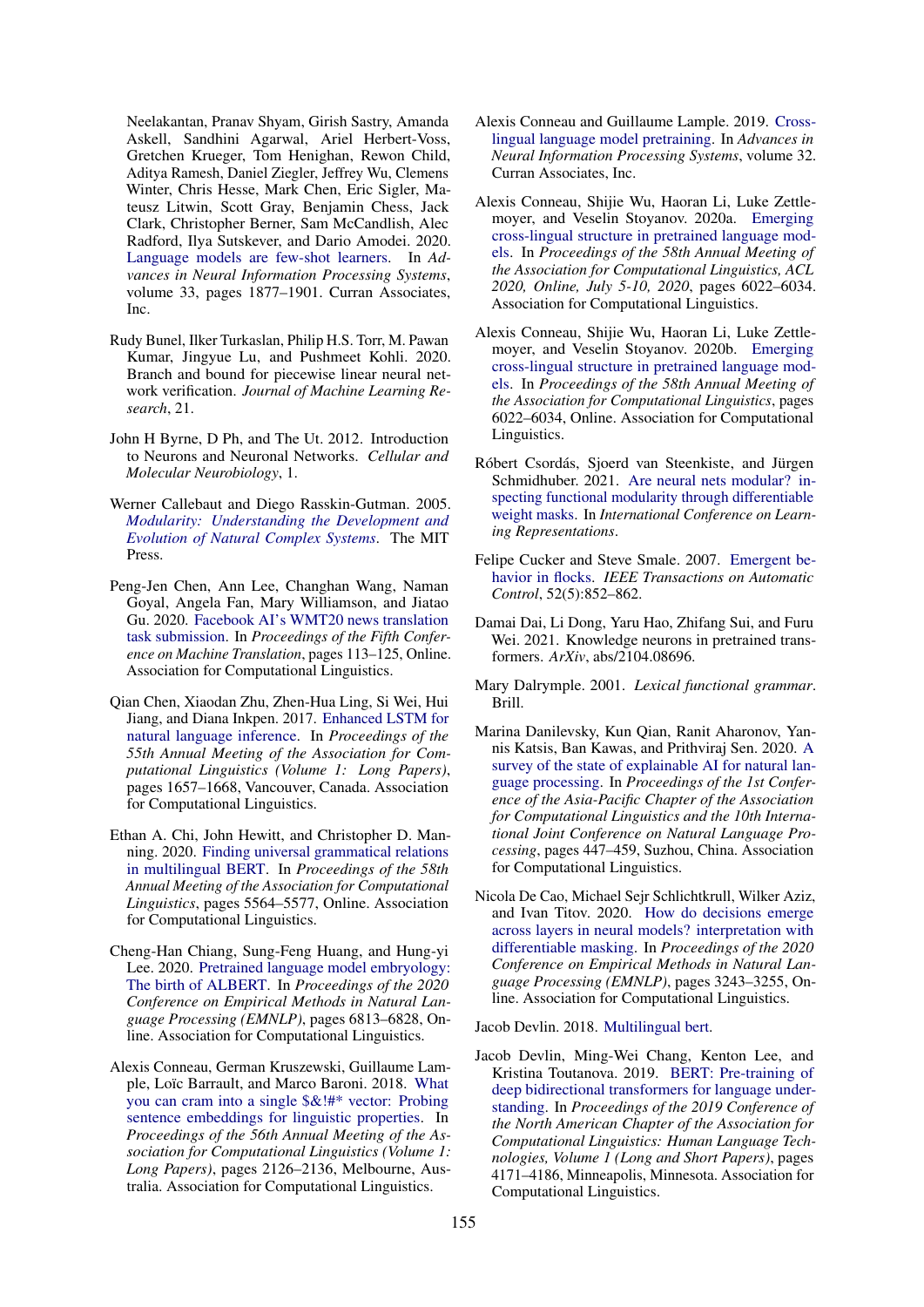- <span id="page-10-1"></span>Birgitta Dresp-Langley. 2020. [Seven properties of self](https://doi.org/10.3390/bdcc4020010)[organization in the human brain.](https://doi.org/10.3390/bdcc4020010) *Big Data and Cognitive Computing*, 4(2).
- <span id="page-10-11"></span>Philipp Dufter and Hinrich Schütze. 2020. [Identifying](https://doi.org/10.18653/v1/2020.emnlp-main.358) [elements essential for BERT's multilinguality.](https://doi.org/10.18653/v1/2020.emnlp-main.358) In *Proceedings of the 2020 Conference on Empirical Methods in Natural Language Processing (EMNLP)*, pages 4423–4437, Online. Association for Computational Linguistics.
- <span id="page-10-15"></span>Nadir Durrani, Hassan Sajjad, and Fahim Dalvi. 2021. [How transfer learning impacts linguistic knowledge](https://doi.org/10.18653/v1/2021.findings-acl.438) [in deep NLP models?](https://doi.org/10.18653/v1/2021.findings-acl.438) In *Findings of the Association for Computational Linguistics: ACL-IJCNLP 2021*, pages 4947–4957, Online. Association for Computational Linguistics.
- <span id="page-10-2"></span>Nadir Durrani, Hassan Sajjad, Fahim Dalvi, and Yonatan Belinkov. 2020. Analyzing individual neurons in pre-trained language models. *arXiv preprint arXiv:2010.02695*.
- <span id="page-10-18"></span>Daniel Filan, Stephen Casper, Shlomi Hod, Cody Wild, Andrew Critch, and Stuart Russell. 2021. [Cluster](http://arxiv.org/abs/2103.03386)[ability in neural networks.](http://arxiv.org/abs/2103.03386) *CoRR*, abs/2103.03386.
- <span id="page-10-0"></span>Carlos Gershenson, Vito Trianni, Justin Werfel, and Hiroki Sayama. 2020. [Self-Organization and Artificial](https://doi.org/10.1162/artl_a_00324) [Life.](https://doi.org/10.1162/artl_a_00324) *Artificial Life*, 26(3):391–408.
- <span id="page-10-20"></span>Reza Ghaeini, Xiaoli Fern, and Prasad Tadepalli. 2018. [Interpreting recurrent and attention-based neural](https://doi.org/10.18653/v1/D18-1537) [models: a case study on natural language inference.](https://doi.org/10.18653/v1/D18-1537) In *Proceedings of the 2018 Conference on Empirical Methods in Natural Language Processing*, pages 4952–4957, Brussels, Belgium. Association for Computational Linguistics.
- <span id="page-10-8"></span>Rowan Hall Maudslay and Ryan Cotterell. 2021. [Do](https://doi.org/10.18653/v1/2021.naacl-main.11) [syntactic probes probe syntax? experiments with](https://doi.org/10.18653/v1/2021.naacl-main.11) [jabberwocky probing.](https://doi.org/10.18653/v1/2021.naacl-main.11) In *Proceedings of the 2021 Conference of the North American Chapter of the Association for Computational Linguistics: Human Language Technologies*, pages 124–131, Online. Association for Computational Linguistics.
- <span id="page-10-19"></span>Bart L.M. Happel and Jacob M.J. Murre. 1994. [Design](https://doi.org/10.1016/S0893-6080(05)80155-8) [and evolution of modular neural network architec](https://doi.org/10.1016/S0893-6080(05)80155-8)[tures.](https://doi.org/10.1016/S0893-6080(05)80155-8) *Neural Networks*, 7(6-7).
- <span id="page-10-6"></span>Luheng He, Kenton Lee, Omer Levy, and Luke Zettlemoyer. 2018. [Jointly predicting predicates and argu](https://doi.org/10.18653/v1/P18-2058)[ments in neural semantic role labeling.](https://doi.org/10.18653/v1/P18-2058) In *Proceedings of the 56th Annual Meeting of the Association for Computational Linguistics (Volume 2: Short Papers)*, pages 364–369, Melbourne, Australia. Association for Computational Linguistics.
- <span id="page-10-4"></span>John Hewitt and Percy Liang. 2019. [Designing and in](https://doi.org/10.18653/v1/D19-1275)[terpreting probes with control tasks.](https://doi.org/10.18653/v1/D19-1275) In *Proceedings of the 2019 Conference on Empirical Methods in Natural Language Processing and the 9th International Joint Conference on Natural Language Processing (EMNLP-IJCNLP)*, pages 2733–2743, Hong Kong, China. Association for Computational Linguistics.
- <span id="page-10-3"></span>John Hewitt and Christopher D. Manning. 2019. [A](https://doi.org/10.18653/v1/N19-1419) [structural probe for finding syntax in word represen](https://doi.org/10.18653/v1/N19-1419)[tations.](https://doi.org/10.18653/v1/N19-1419) In *Proceedings of the 2019 Conference of the North American Chapter of the Association for Computational Linguistics: Human Language Technologies, Volume 1 (Long and Short Papers)*, pages 4129–4138, Minneapolis, Minnesota. Association for Computational Linguistics.
- <span id="page-10-12"></span>Sepp Hochreiter and Jürgen Schmidhuber. 1997. Long short-term memory. *Neural computation*, 9(8):1735– 1780.
- <span id="page-10-9"></span>Julia Hockenmaier and Mark Steedman. 2007. [Ccg](https://doi.org/10.1162/coli.2007.33.3.355)[bank: A corpus of ccg derivations and dependency](https://doi.org/10.1162/coli.2007.33.3.355) [structures extracted from the penn treebank.](https://doi.org/10.1162/coli.2007.33.3.355) *Comput. Linguist.*, 33(3):355–396.
- <span id="page-10-17"></span>Shlomi Hod, Stephen Casper, Daniel Filan, Cody Wild, Andrew Critch, and Stuart J. Russell. 2021. Detecting modularity in deep neural networks. *ArXiv*, abs/2110.08058.
- <span id="page-10-16"></span>Ramakrishnan Iyer, Vilas Menon, Michael Buice, Christof Koch, and Stefan Mihalas. 2013. [The Influ](https://doi.org/10.1371/journal.pcbi.1003248)[ence of Synaptic Weight Distribution on Neuronal](https://doi.org/10.1371/journal.pcbi.1003248) [Population Dynamics.](https://doi.org/10.1371/journal.pcbi.1003248) *PLoS Computational Biology*, 9(10).
- <span id="page-10-21"></span>Alon Jacovi and Yoav Goldberg. 2020. [Towards faith](https://doi.org/10.18653/v1/2020.acl-main.386)[fully interpretable NLP systems: How should we](https://doi.org/10.18653/v1/2020.acl-main.386) [define and evaluate faithfulness?](https://doi.org/10.18653/v1/2020.acl-main.386) In *Proceedings of the 58th Annual Meeting of the Association for Computational Linguistics*, pages 4198–4205, Online. Association for Computational Linguistics.
- <span id="page-10-10"></span>Karthikeyan K, Zihan Wang, Stephen Mayhew, and Dan Roth. 2020. [Cross-lingual ability of multilingual bert:](https://openreview.net/forum?id=HJeT3yrtDr) [An empirical study.](https://openreview.net/forum?id=HJeT3yrtDr) In *International Conference on Learning Representations*.
- <span id="page-10-14"></span>Barbara Kelly, Gillian Wigglesworth, Rachel Nordlinger, and Joseph Blythe. 2014. The acquisition of polysynthetic languages. *Language and Linguistics Compass*, 8(2):51–64.
- <span id="page-10-5"></span>Nikita Kitaev and Dan Klein. 2018. [Constituency pars](https://doi.org/10.18653/v1/P18-1249)[ing with a self-attentive encoder.](https://doi.org/10.18653/v1/P18-1249) In *Proceedings of the 56th Annual Meeting of the Association for Computational Linguistics (Volume 1: Long Papers)*, pages 2676–2686, Melbourne, Australia. Association for Computational Linguistics.
- <span id="page-10-13"></span>Zhenzhong Lan, Mingda Chen, Sebastian Goodman, Kevin Gimpel, Piyush Sharma, and Radu Soricut. 2019. Albert: A lite bert for self-supervised learning of language representations. *arXiv preprint arXiv:1909.11942*.
- <span id="page-10-7"></span>Kenton Lee, Luheng He, and Luke Zettlemoyer. 2018. [Higher-order coreference resolution with coarse-to](https://doi.org/10.18653/v1/N18-2108)[fine inference.](https://doi.org/10.18653/v1/N18-2108) In *Proceedings of the 2018 Conference of the North American Chapter of the Association for Computational Linguistics: Human Language Technologies, Volume 2 (Short Papers)*, pages 687–692, New Orleans, Louisiana. Association for Computational Linguistics.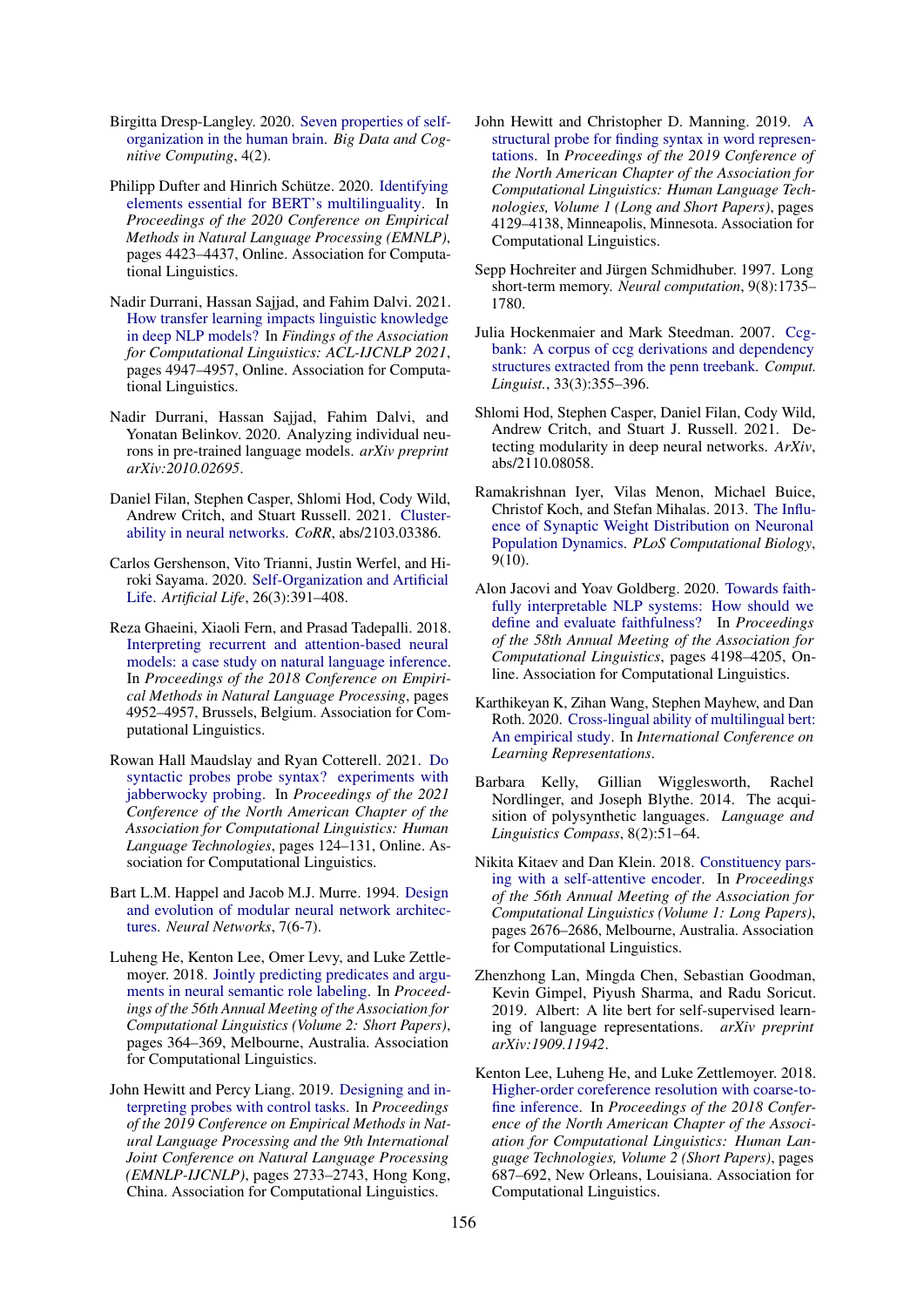- <span id="page-11-10"></span>Patrick Lewis, Barlas Oguz, Ruty Rinott, Sebastian Riedel, and Holger Schwenk. 2020. [MLQA: Evalu](https://doi.org/10.18653/v1/2020.acl-main.653)[ating cross-lingual extractive question answering.](https://doi.org/10.18653/v1/2020.acl-main.653) In *Proceedings of the 58th Annual Meeting of the Association for Computational Linguistics*, pages 7315– 7330, Online. Association for Computational Linguistics.
- <span id="page-11-19"></span>Jiwei Li, Xinlei Chen, Eduard Hovy, and Dan Jurafsky. 2016. [Visualizing and understanding neural models](https://doi.org/10.18653/v1/N16-1082) [in NLP.](https://doi.org/10.18653/v1/N16-1082) In *Proceedings of the 2016 Conference of the North American Chapter of the Association for Computational Linguistics: Human Language Technologies*, pages 681–691, San Diego, California. Association for Computational Linguistics.
- <span id="page-11-15"></span>Wenjing Li, Meng Li, Junfei Qiao, and Xin Guo. 2020. [A feature clustering-based adaptive modular neural](https://doi.org/https://doi.org/10.1016/j.isatra.2019.11.015) [network for nonlinear system modeling.](https://doi.org/https://doi.org/10.1016/j.isatra.2019.11.015) *ISA Transactions*, 100:185–197.
- <span id="page-11-1"></span>Nelson F. Liu, Matt Gardner, Yonatan Belinkov, Matthew E. Peters, and Noah A. Smith. 2019. [Lin](https://doi.org/10.18653/v1/N19-1112)[guistic knowledge and transferability of contextual](https://doi.org/10.18653/v1/N19-1112) [representations.](https://doi.org/10.18653/v1/N19-1112) In *Proceedings of the 2019 Conference of the North American Chapter of the Association for Computational Linguistics: Human Language Technologies, Volume 1 (Long and Short Papers)*, pages 1073–1094, Minneapolis, Minnesota. Association for Computational Linguistics.
- <span id="page-11-11"></span>Zeyu Liu, Yizhong Wang, Jungo Kasai, Hannaneh Hajishirzi, and Noah A. Smith. 2021. [Probing across](https://aclanthology.org/2021.findings-emnlp.71) [time: What does RoBERTa know and when?](https://aclanthology.org/2021.findings-emnlp.71) In *Findings of the Association for Computational Linguistics: EMNLP 2021*, pages 820–842, Punta Cana, Dominican Republic. Association for Computational Linguistics.
- <span id="page-11-21"></span>Scott M Lundberg and Su-In Lee. 2017. [A unified](https://proceedings.neurips.cc/paper/2017/file/8a20a8621978632d76c43dfd28b67767-Paper.pdf) [approach to interpreting model predictions.](https://proceedings.neurips.cc/paper/2017/file/8a20a8621978632d76c43dfd28b67767-Paper.pdf) In *Advances in Neural Information Processing Systems*, volume 30. Curran Associates, Inc.
- <span id="page-11-13"></span>Liqun Luo. 2021. [Architectures of neuronal circuits.](https://doi.org/10.1126/science.abg7285) *Science*, 373(6559):eabg7285.
- <span id="page-11-0"></span>Shuming Ma, Jian Yang, Haoyang Huang, Zewen Chi, Li Dong, Dongdong Zhang, Hany Hassan Awadalla, Alexandre Muzio, Akiko Eriguchi, Saksham Singhal, et al. 2020. Xlm-t: Scaling up multilingual machine translation with pretrained cross-lingual transformer encoders. *arXiv preprint arXiv:2012.15547*.
- <span id="page-11-3"></span>R. Thomas McCoy, Junghyun Min, and Tal Linzen. 2020. [BERTs of a feather do not generalize together:](https://doi.org/10.18653/v1/2020.blackboxnlp-1.21) [Large variability in generalization across models with](https://doi.org/10.18653/v1/2020.blackboxnlp-1.21) [similar test set performance.](https://doi.org/10.18653/v1/2020.blackboxnlp-1.21) In *Proceedings of the Third BlackboxNLP Workshop on Analyzing and Interpreting Neural Networks for NLP*, pages 217–227, Online. Association for Computational Linguistics.
- <span id="page-11-20"></span>Kevin Meng, David Bau, Alex Andonian, and Yonatan Belinkov. 2022. [Locating and editing factual knowl](http://arxiv.org/abs/2202.05262)[edge in gpt.](http://arxiv.org/abs/2202.05262)
- <span id="page-11-18"></span>William Merrill, Vivek Ramanujan, Yoav Goldberg, Roy Schwartz, and Noah A. Smith. 2021. [Effects of pa](https://aclanthology.org/2021.emnlp-main.133)[rameter norm growth during transformer training:](https://aclanthology.org/2021.emnlp-main.133) [Inductive bias from gradient descent.](https://aclanthology.org/2021.emnlp-main.133) In *Proceedings of the 2021 Conference on Empirical Methods in Natural Language Processing*, pages 1766–1781, Online and Punta Cana, Dominican Republic. Association for Computational Linguistics.
- <span id="page-11-9"></span>Debora Nozza, Federico Bianchi, and Dirk Hovy. 2020. [What the \[mask\]? making sense of language-specific](http://arxiv.org/abs/2003.02912) [bert models.](http://arxiv.org/abs/2003.02912)
- <span id="page-11-12"></span>Joe O'Connor and Jacob Andreas. 2021. [What context](https://doi.org/10.18653/v1/2021.acl-long.70) [features can transformer language models use?](https://doi.org/10.18653/v1/2021.acl-long.70) In *Proceedings of the 59th Annual Meeting of the Association for Computational Linguistics and the 11th International Joint Conference on Natural Language Processing (Volume 1: Long Papers)*, pages 851–864, Online. Association for Computational Linguistics.
- <span id="page-11-17"></span>Ramakanth Pasunuru and Mohit Bansal. 2019. [Contin](http://arxiv.org/abs/1906.05226)[ual and multi-task architecture search.](http://arxiv.org/abs/1906.05226)
- <span id="page-11-4"></span>Matthew E. Peters, Mark Neumann, Luke Zettlemoyer, and Wen-tau Yih. 2018. [Dissecting contextual word](https://doi.org/10.18653/v1/D18-1179) [embeddings: Architecture and representation.](https://doi.org/10.18653/v1/D18-1179) In *Proceedings of the 2018 Conference on Empirical Methods in Natural Language Processing*, pages 1499– 1509, Brussels, Belgium. Association for Computational Linguistics.
- <span id="page-11-14"></span>Michael Petrov, Chelsea Voss, Ludwig Schubert, Nick Cammarata, Gabriel Goh, and Chris Olah. 2021. [Weight banding.](https://doi.org/10.23915/distill.00024.009) *Distill*. Https://distill.pub/2020/circuits/weight-banding.
- <span id="page-11-16"></span>Hieu Pham, Melody Y. Guan, Barret Zoph, Quoc V. Le, and Jeff Dean. 2018. [Efficient neural architecture](http://arxiv.org/abs/1802.03268) [search via parameter sharing.](http://arxiv.org/abs/1802.03268)
- <span id="page-11-6"></span>Tiago Pimentel and Ryan Cotterell. 2021. [A bayesian](http://arxiv.org/abs/2109.03853) [framework for information-theoretic probing.](http://arxiv.org/abs/2109.03853)
- <span id="page-11-7"></span>Tiago Pimentel, Naomi Saphra, Adina Williams, and Ryan Cotterell. 2020a. [Pareto probing: Trading off](http://arxiv.org/abs/2010.02180) [accuracy for complexity.](http://arxiv.org/abs/2010.02180) *CoRR*, abs/2010.02180.
- <span id="page-11-5"></span>Tiago Pimentel, Josef Valvoda, Rowan Hall Maudslay, Ran Zmigrod, Adina Williams, and Ryan Cotterell. 2020b. [Information-theoretic probing for linguistic](http://arxiv.org/abs/2004.03061) [structure.](http://arxiv.org/abs/2004.03061) *CoRR*, abs/2004.03061.
- <span id="page-11-8"></span>Telmo Pires, Eva Schlinger, and Dan Garrette. 2019. [How multilingual is multilingual BERT?](https://doi.org/10.18653/v1/P19-1493) In *Proceedings of the 57th Annual Meeting of the Association for Computational Linguistics*, pages 4996–5001, Florence, Italy. Association for Computational Linguistics.
- <span id="page-11-2"></span>Alec Radford, Jong Wook Kim, Chris Hallacy, Aditya Ramesh, Gabriel Goh, Sandhini Agarwal, Girish Sastry, Amanda Askell, Pamela Mishkin, Jack Clark, et al. 2021. Learning transferable visual models from natural language supervision. *arXiv preprint arXiv:2103.00020*.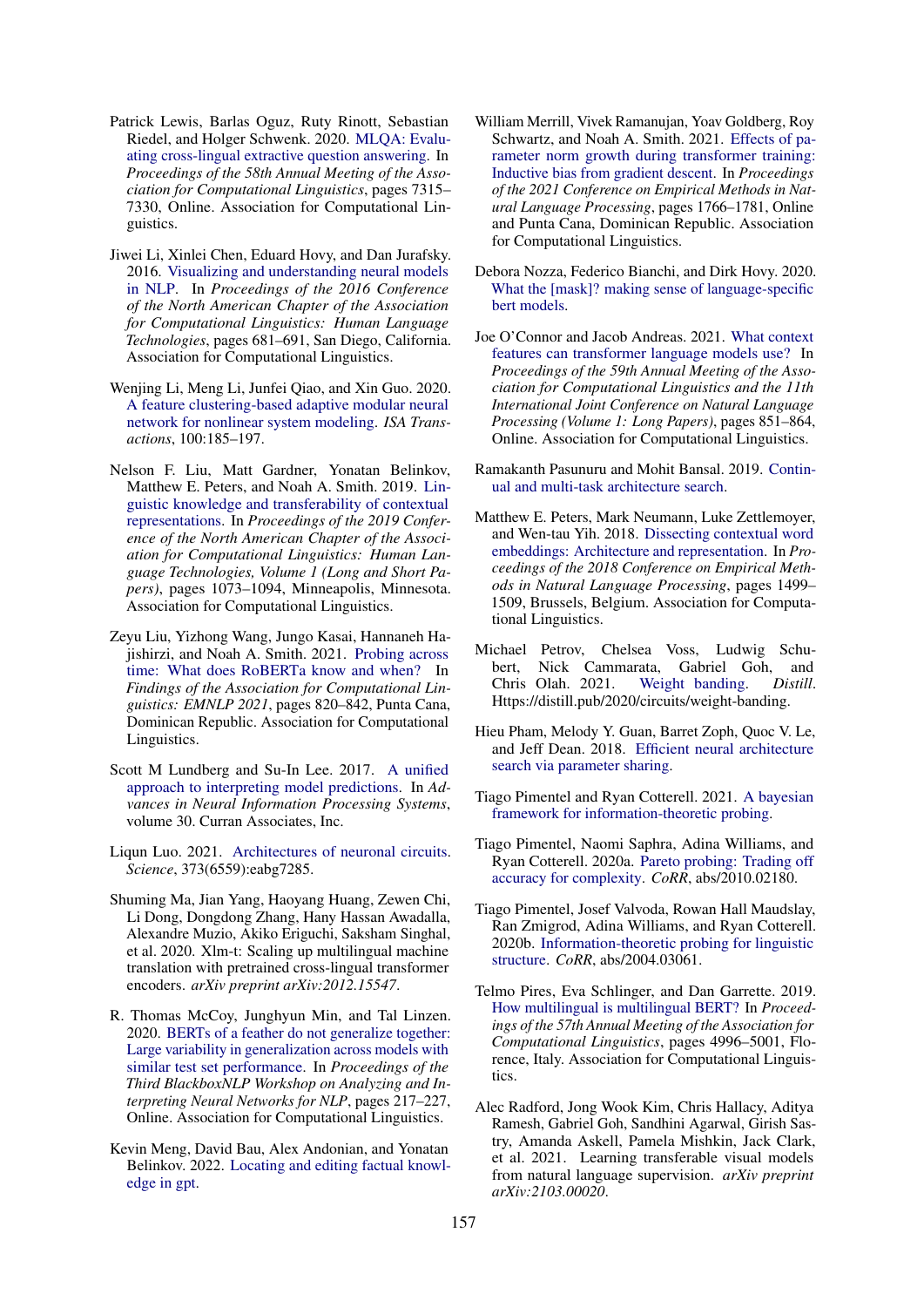- <span id="page-12-0"></span>Alec Radford, Jeffrey Wu, Rewon Child, David Luan, Dario Amodei, Ilya Sutskever, et al. 2019. Language models are unsupervised multitask learners. *OpenAI blog*, 1(8):9.
- <span id="page-12-23"></span>Marco Ribeiro, Sameer Singh, and Carlos Guestrin. 2016. ["why should I trust you?": Explaining the pre](https://doi.org/10.18653/v1/N16-3020)[dictions of any classifier.](https://doi.org/10.18653/v1/N16-3020) In *Proceedings of the 2016 Conference of the North American Chapter of the Association for Computational Linguistics: Demonstrations*, pages 97–101, San Diego, California. Association for Computational Linguistics.
- <span id="page-12-6"></span>Anna Rogers, Olga Kovaleva, and Anna Rumshisky. 2020. A primer in bertology: What we know about how bert works. *Transactions of the Association for Computational Linguistics*, 8:842–866.
- <span id="page-12-12"></span>Ansgar Rössig and Milena Petkovic. 2021. [Advances](https://doi.org/10.1007/s10898-020-00949-1) [in verification of ReLU neural networks.](https://doi.org/10.1007/s10898-020-00949-1) *Journal of Global Optimization*, 81(1).
- <span id="page-12-8"></span>Sebastian Ruder, Ivan Vulić, and Anders Søgaard. 2019. A survey of cross-lingual word embedding models. *Journal of Artificial Intelligence Research*, 65:569– 631.
- <span id="page-12-5"></span>Gözde Gül Şahin, Clara Vania, Ilia Kuznetsov, and Iryna Gurevych. 2020. Linspector: Multilingual probing tasks for word representations. *Computational Linguistics*, 46(2):335–385.
- <span id="page-12-11"></span>Victor Sanh, Lysandre Debut, Julien Chaumond, and Thomas Wolf. 2019. Distilbert, a distilled version of bert: smaller, faster, cheaper and lighter. *arXiv preprint arXiv:1910.01108*.
- <span id="page-12-9"></span>Naomi Saphra. 2021. *Training dynamics of neural language models*. Ph.D. thesis, The University of Edinburgh.
- <span id="page-12-20"></span>Sofia Serrano and Noah A. Smith. 2019. [Is attention in](https://doi.org/10.18653/v1/P19-1282)[terpretable?](https://doi.org/10.18653/v1/P19-1282) In *Proceedings of the 57th Annual Meeting of the Association for Computational Linguistics*, pages 2931–2951, Florence, Italy. Association for Computational Linguistics.
- <span id="page-12-18"></span>Cosma Rohilla Shalizi. 2003. Optimal nonlinear prediction of random fields on networks. In *DMCS*.
- <span id="page-12-16"></span>Cosma Rohilla Shalizi, Robert Haslinger, Jean-Baptiste Rouquier, Kristina Lisa Klinkner, and Cristopher Moore. 2006. Automatic filters for the detection of coherent structure in spatiotemporal systems. *Physical review. E, Statistical, nonlinear, and soft matter physics*, 73 3 Pt 2:036104.
- <span id="page-12-17"></span>Cosma Rohilla Shalizi, Kristina Lisa Shalizi, and Robert Haslinger. 2004. Quantifying self-organization with optimal predictors. *Physical review letters*, 93 11:118701.
- <span id="page-12-7"></span>Xing Shi, Inkit Padhi, and Kevin Knight. 2016. [Does](https://doi.org/10.18653/v1/D16-1159) [string-based neural MT learn source syntax?](https://doi.org/10.18653/v1/D16-1159) In *Proceedings of the 2016 Conference on Empirical Methods in Natural Language Processing*, pages 1526– 1534, Austin, Texas. Association for Computational Linguistics.
- <span id="page-12-22"></span>Avanti Shrikumar, Peyton Greenside, and Anshul Kundaje. 2019. [Learning important features through](http://arxiv.org/abs/1704.02685) [propagating activation differences.](http://arxiv.org/abs/1704.02685)
- <span id="page-12-15"></span>Anupam Shukla, Ritu Tiwari, and Rahul Kala. 2010. *[Modular Neural Networks](https://doi.org/10.1007/978-3-642-14344-1_14)*, pages 307–335. Springer Berlin Heidelberg, Berlin, Heidelberg.
- <span id="page-12-10"></span>Koustuv Sinha, Robin Jia, Dieuwke Hupkes, Joelle Pineau, Adina Williams, and Douwe Kiela. 2021. [Masked language modeling and the distributional hy](https://aclanthology.org/2021.emnlp-main.230)[pothesis: Order word matters pre-training for little.](https://aclanthology.org/2021.emnlp-main.230) In *Proceedings of the 2021 Conference on Empirical Methods in Natural Language Processing*, pages 2888–2913, Online and Punta Cana, Dominican Republic. Association for Computational Linguistics.
- <span id="page-12-13"></span>David So, Quoc Le, and Chen Liang. 2019. [The evolved](https://proceedings.mlr.press/v97/so19a.html) [transformer.](https://proceedings.mlr.press/v97/so19a.html) In *Proceedings of the 36th International Conference on Machine Learning*, volume 97 of *Proceedings of Machine Learning Research*, pages 5877– 5886. PMLR.
- <span id="page-12-14"></span>David R. So, Wojciech Manke, Hanxiao Liu, Zihang Dai, Noam Shazeer, and Quoc V. Le. 2021. [Primer:](http://arxiv.org/abs/2109.08668) [Searching for efficient transformers for language](http://arxiv.org/abs/2109.08668) [modeling.](http://arxiv.org/abs/2109.08668) *CoRR*, abs/2109.08668.
- <span id="page-12-1"></span>Jacob Steinhardt. 2022. Future ml systems will be qualitatively different. Https://boundedregret.ghost.io/future-ml-systems-will-bequalitatively-different/.
- <span id="page-12-4"></span>Emma Strubell, Patrick Verga, Daniel Andor, David Weiss, and Andrew McCallum. 2018. [Linguistically](https://doi.org/10.18653/v1/D18-1548)[informed self-attention for semantic role labeling.](https://doi.org/10.18653/v1/D18-1548) In *Proceedings of the 2018 Conference on Empirical Methods in Natural Language Processing*, pages 5027–5038, Brussels, Belgium. Association for Computational Linguistics.
- <span id="page-12-21"></span>Mukund Sundararajan, Ankur Taly, and Qiqi Yan. 2017. [Axiomatic attribution for deep networks.](https://proceedings.mlr.press/v70/sundararajan17a.html) In *Proceedings of the 34th International Conference on Machine Learning*, volume 70 of *Proceedings of Machine Learning Research*, pages 3319–3328. PMLR.
- <span id="page-12-2"></span>Ian Tenney, Patrick Xia, Berlin Chen, Alex Wang, Adam Poliak, R Thomas McCoy, Najoung Kim, Benjamin Van Durme, Samuel R. Bowman, Dipanjan Das, and Ellie Pavlick. 2019. [What do you learn from con](http://arxiv.org/abs/1905.06316)[text? Probing for sentence structure in contextu](http://arxiv.org/abs/1905.06316)[alized word representations.](http://arxiv.org/abs/1905.06316) *arXiv e-prints*, page arXiv:1905.06316.
- <span id="page-12-19"></span>Ashish Vaswani, Noam Shazeer, Niki Parmar, Jakob Uszkoreit, Llion Jones, Aidan N Gomez, Ł ukasz Kaiser, and Illia Polosukhin. 2017. [Attention is all](https://proceedings.neurips.cc/paper/2017/file/3f5ee243547dee91fbd053c1c4a845aa-Paper.pdf) [you need.](https://proceedings.neurips.cc/paper/2017/file/3f5ee243547dee91fbd053c1c4a845aa-Paper.pdf) In *Advances in Neural Information Processing Systems*, volume 30. Curran Associates, Inc.
- <span id="page-12-3"></span>Elena Voita and Ivan Titov. 2020. [Information-theoretic](https://doi.org/10.18653/v1/2020.emnlp-main.14) [probing with minimum description length.](https://doi.org/10.18653/v1/2020.emnlp-main.14) In *Proceedings of the 2020 Conference on Empirical Methods in Natural Language Processing (EMNLP)*, pages 183–196, Online. Association for Computational Linguistics.